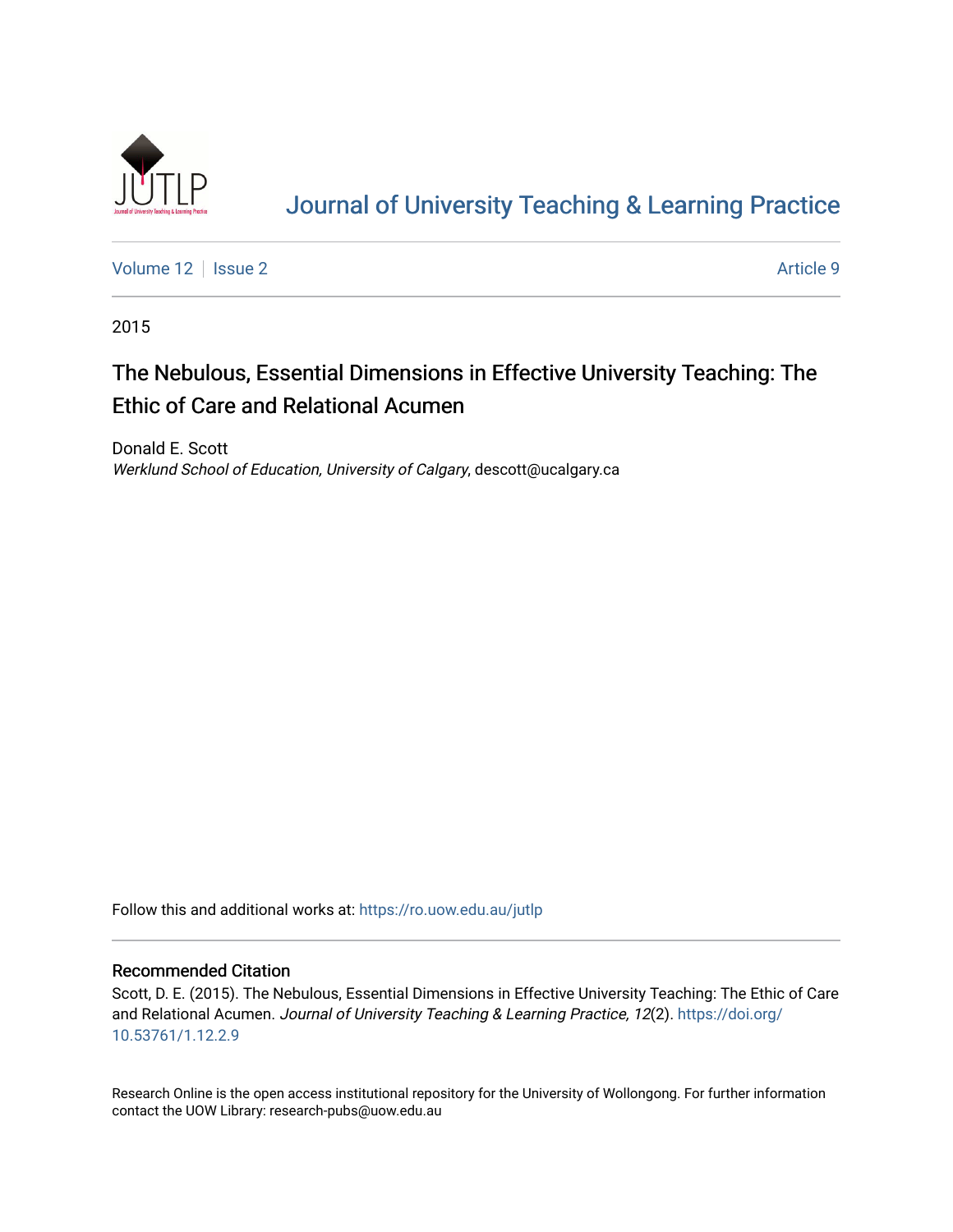# The Nebulous, Essential Dimensions in Effective University Teaching: The Ethic of Care and Relational Acumen

## Abstract

This paper examines the interrelationships between teaching beliefs and approaches, instructional design, relationships with students, and academics' and students' perceptions of effective teaching and learning. Mixed methodology was utilised and included interviews with academics and students, and questionnaires, inventories, and learning journals. As anticipated educationally optimal instructional design was appreciated by academics and students, however, it was not the most significant aspect in influencing students' perceptions of 'good' or effective teaching. Differences were found between two teaching academics' beliefs about students and these translated into varied approaches to teaching, interactions with students, and different capacities to establish positive classroom environments and relationships. Academics' ethic of care and relational acumen were the pivotal components in students' criteria for effective teaching, which may present a quandary to academic developers. Findings indicate the importance of relational acumen and an ethic of care and may also have significance for university leaders in matching academic teaching activities to faculty strengths and potentially explaining negative student feedback in well-designed units.

### Keywords

Effective teaching, relational acumen, ethic of care, teaching beliefs, beliefs about students, instructional design, university academics, relationships with students, student perceptions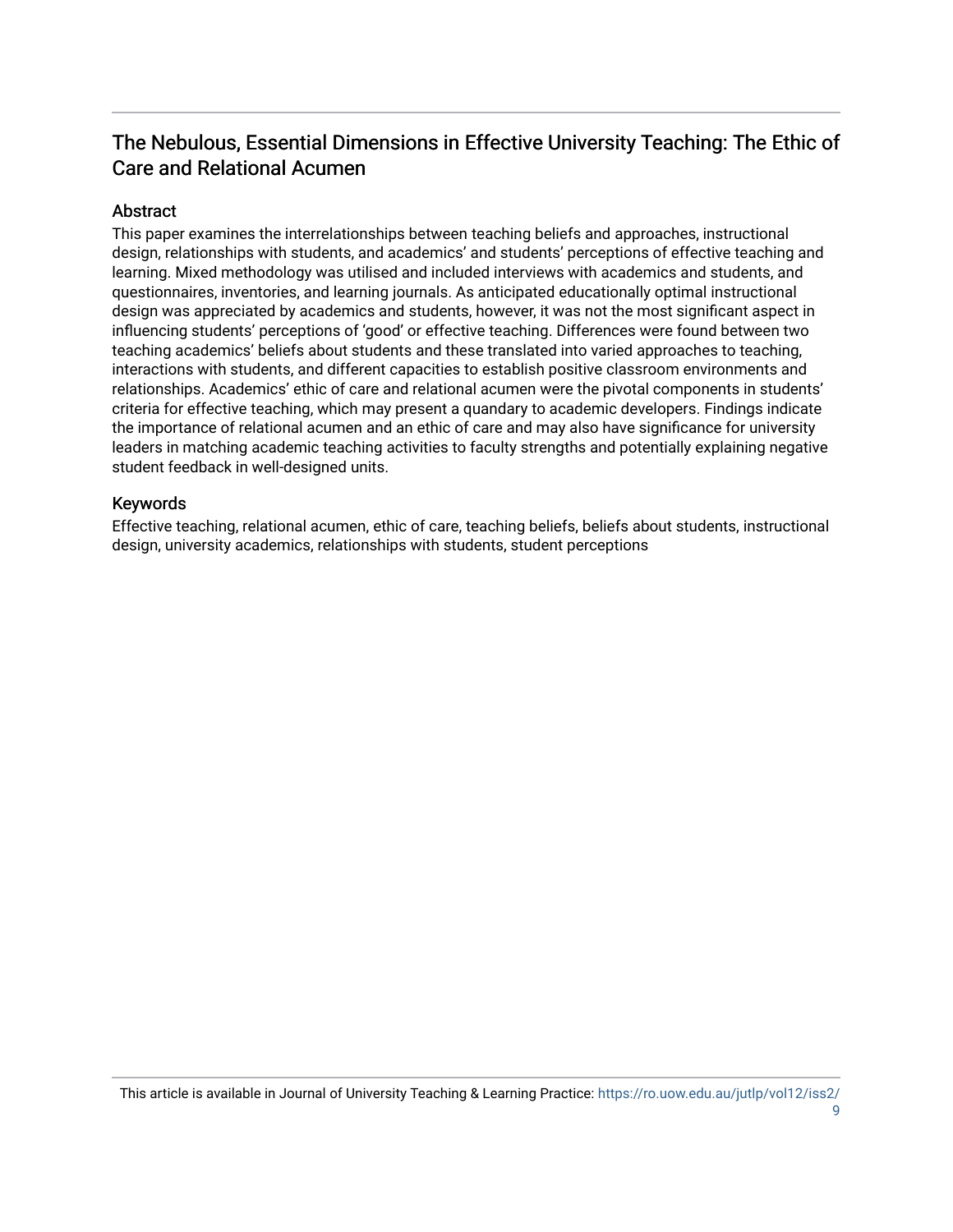

# [Journal of University Teaching & Learning Practice](https://ro.uow.edu.au/jutlp)

[Volume 12](https://ro.uow.edu.au/jutlp/vol12) | [Issue 2](https://ro.uow.edu.au/jutlp/vol12/iss2) Article 9

2015

# The Nebulous, Essential Dimensions in Effective University Teaching: The Ethic of Care and Relational Acumen

Donald E. Scott Werklund School of Education, University of Calgary, descott@ucalgary.ca

Follow this and additional works at: [https://ro.uow.edu.au/jutlp](https://ro.uow.edu.au/jutlp?utm_source=ro.uow.edu.au%2Fjutlp%2Fvol12%2Fiss2%2F9&utm_medium=PDF&utm_campaign=PDFCoverPages) 

### Recommended Citation

Scott, D. E. (2015). The Nebulous, Essential Dimensions in Effective University Teaching: The Ethic of Care and Relational Acumen. Journal of University Teaching & Learning Practice, 12(2). [https://ro.uow.edu.au/](https://ro.uow.edu.au/jutlp/vol12/iss2/9?utm_source=ro.uow.edu.au%2Fjutlp%2Fvol12%2Fiss2%2F9&utm_medium=PDF&utm_campaign=PDFCoverPages) [jutlp/vol12/iss2/9](https://ro.uow.edu.au/jutlp/vol12/iss2/9?utm_source=ro.uow.edu.au%2Fjutlp%2Fvol12%2Fiss2%2F9&utm_medium=PDF&utm_campaign=PDFCoverPages) 

Research Online is the open access institutional repository for the University of Wollongong. For further information contact the UOW Library: research-pubs@uow.edu.au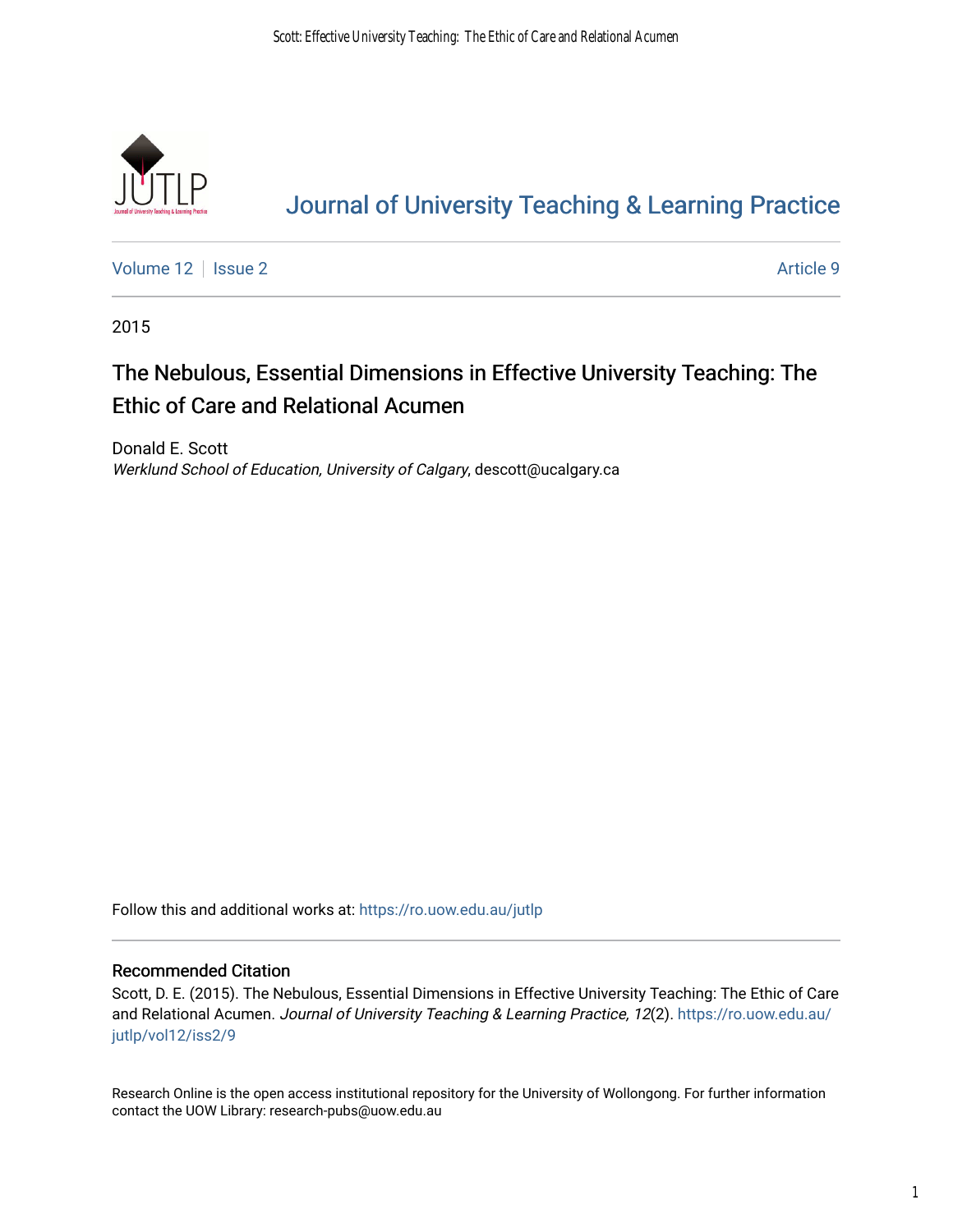# The Nebulous, Essential Dimensions in Effective University Teaching: The Ethic of Care and Relational Acumen

## Abstract

This paper examines the interrelationships between teaching beliefs and approaches, instructional design, relationships with students, and academics' and students' perceptions of effective teaching and learning. Mixed methodology was utilised and included interviews with academics and students, and questionnaires, inventories, and learning journals. As anticipated educationally optimal instructional design was appreciated by academics and students, however, it was not the most significant aspect in influencing students' perceptions of 'good' or effective teaching. Differences were found between two teaching academics' beliefs about students and these translated into varied approaches to teaching, interactions with students, and different capacities to establish positive classroom environments and relationships. Academics' ethic of care and relational acumen were the pivotal components in students' criteria for effective teaching, which may present a quandary to academic developers. Findings indicate the importance of relational acumen and an ethic of care and may also have significance for university leaders in matching academic teaching activities to faculty strengths and potentially explaining negative student feedback in well-designed units.

### Keywords

Effective teaching, relational acumen, ethic of care, teaching beliefs, beliefs about students, instructional design, university academics, relationships with students, student perceptions

This article is available in Journal of University Teaching & Learning Practice: [https://ro.uow.edu.au/jutlp/vol12/iss2/](https://ro.uow.edu.au/jutlp/vol12/iss2/9) [9](https://ro.uow.edu.au/jutlp/vol12/iss2/9)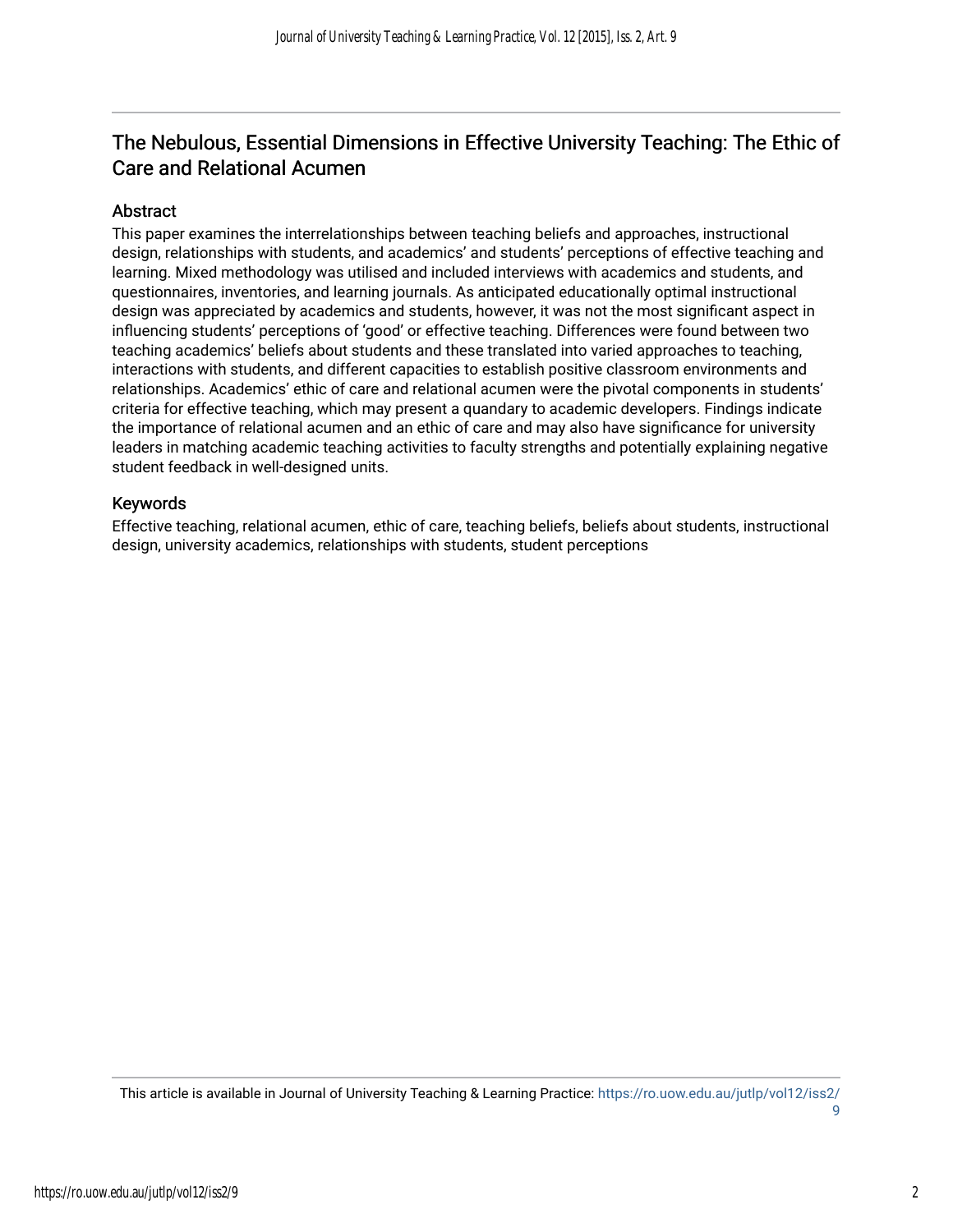## **The Nebulous, Essential Dimensions in Effective University Teaching: The Ethic of Care and Relational Acumen**

### **Keywords**

Teaching, relational acumen, ethic of care, student perceptions, instructional design, university academics, relationships with students, teaching beliefs, beliefs about students.

# **Objectives**

Many academics within western universities are bombarded with demands to increase the quality of their university teaching so as to increase student learning outcomes. This research provided a rare insight into the impact varied approaches to teaching can have on students' perceptions of the quality of their learning experience. It examined two academics' beliefs about teaching and students and how these influenced their teaching approaches and relationships with students, and students' reactions to their teachers and the unit.

# **Theoretical Framework**

The theoretical framework for this study is based on two main assumptions. First, university academics have been held more accountable for their instructional activities, and this accountability has increased the pressure on them to engage with pedagogical theories and approaches to become more effective (DETYA 2000; Holt 2010). Universities' student populations have changed from primarily elite intellectuals to more general populationrepresentative demographics with a range of diverse learning needs and motivations (Biggs & Watkins 2001; Fraser & Sanders 2005; Lao & Gonzales 2005; Levine & Sun 2002; Radloff 2005). Additionally, students are more informed and discerning about their learning needs, have higher expectations and are prepared to challenge academics and institutions to receive a quality education. Second, lecturers are expected to demonstrate effective teaching and instructional design to establish optimal learning environments (Chickering & Gamson 1991; Chickering, Payne & Poitras 2001; Duarte 2013; Johnson, Johnson & Smith 1998; Prosser 2013; Ramsden 2003; Smith & Ragan 2005). Conceptualisations of effective teaching have been further complicated with the advent of the Internet and the resultant technological innovations that have influenced instructional environments (Alvarez, Guasch & Espasa 2009; Arinto 2013; Black 2010; MacDonald & Poniatowska 2011; Wallace 2007). Therefore teaching and learning in universities is not only more important but more complex. This paper explores the nebulous but essential aspect of effective teaching: academics' ethic of care and their capacity to develop positive relationships with students.

#### **Accountability for quality university teaching**

Universities in the  $21<sup>st</sup>$  century have experienced reductions in government support along with an increase in accountability for the quality of university outputs (Adelman 2009; Australian Universities Quality Agency 2006; Coates 2009; Findlow 2008; Holt 2010; Kai 2009; Paewai, Meyer & Uhibai 2013; Walker 2008). These outputs include the three core dimensions of academic work: research, teaching and service/leadership. The dimension that comes under the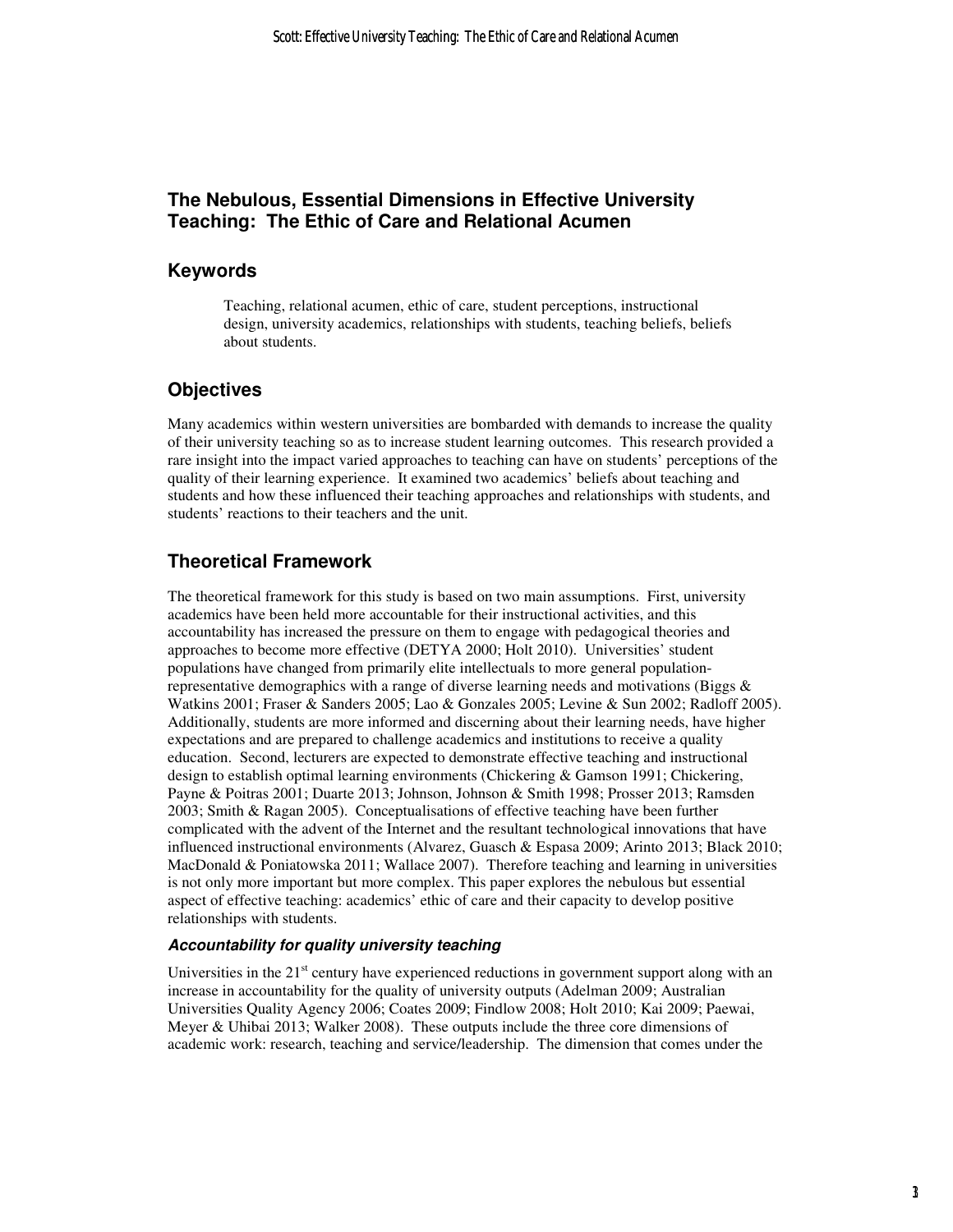most public scrutiny is teaching, due to its visibility in terms of interaction with students, quality of graduates, the fees associated with courses and the capacity for student appeals against teaching and assessment practices. Tensions related to these frequently end up publicised in the media (Council for Higher Education 2008; Ewell 2009; Ryan, Fraser & Dearn 2005). To further compound the tensions surrounding university teaching, over the past three decades there has been a call from society to increase access to university programs; hence, university-student demographics have become more diverse. This means that students have different needs and expectations to those of their counterparts even two decades earlier (Scott 2009; von Treuer  $\&$ Marr 2013). This implies that the traditional conceptualisations of university teaching – that is, lecturing – has had to change with these contemporary expectations from society, students and university leaders. Students in the  $21<sup>st</sup>$  century tend to be more proactive, technologicallyconversant and critical of inflexible and boring learning environments (Black 2010; Scott 2009). These expectations and characteristics emphasise the importance of understanding the principles of adult learning and optimal instructional design to promote student engagement.

The work of Knowles and his associates (Knowles 1984; Knowles, Holton III & Swanson 2005) and Merriam (2006) regarding the nature and needs of adult learners goes some way to explain the greater expectations university students have of their lecturers and institutional services, as well as their demands that the learning is relevant to the real world and pragmatic in empowering them to obtain a career they desire, and that the lecturer is credible, reasonable and approachable. With globalisation and the advent of the Internet students are no longer restricted to studying within the boundaries of their home locale. As a result many students in western universities are studying in languages other than their native tongue, may be engaged through technological media and are paying considerable fees for accessing the services of reputable institutions outside their own countries (Leask 2013; Levine & Sun 2002). This illustrates the complexities that academics must manage while ensuring student success. So what are the essential knowledge, skills and attitudes academics must attain and demonstrate to be effective university teachers?

#### **Good teaching**

The question of what is "good" or "effective" teaching is an important and contentious one (Duarte 2013). Some academics believe their role is to provide the required discipline content to students. On occasion, others cite very eloquent arguments that the discussion should focus on enhancing learning; they contend that talking about teaching only deflects attention from what they must consider, plan and organise and **do,** and what skills and competencies they need to hone. Likewise, some academics do not believe it is their job to help students learn; rather, they are simply there to explain concepts and answer questions (Bhatti 2012; Prosser & Trigwell 1999a). The latter view also underpins conceptions that it is not the academic's fault if students do not learn, as students' learning is somehow divorced from the actions of the lecturer, who provided the content, or "cast pearls before swine", in the lecture theatre. Our later research found there were even some within the professoriate who deny that there is a pedagogical knowledge base (Scott & Scott in press).

Research about university teaching and learning, even though not as well established as that in the K-12 context, has been continuing since the early 80s. Researchers such as Chickering and Gamson (1991), Biggs (2001), Ramsden and his associates (1991, 2003) and Prosser and Trigwell (1999a & b; Trigwell & Prosser 2003;) explored aspects of teaching that made a difference to students' learning *as well as* defining the nebulous and debated conceptualisation of good teaching (Prosser 2013). They also explored the linkages between academics' beliefs about teaching and their practices and the resultant student learning behaviours (Trigwell 2010). One of the most interesting aspects was that they did not find a direct relationship between being a successful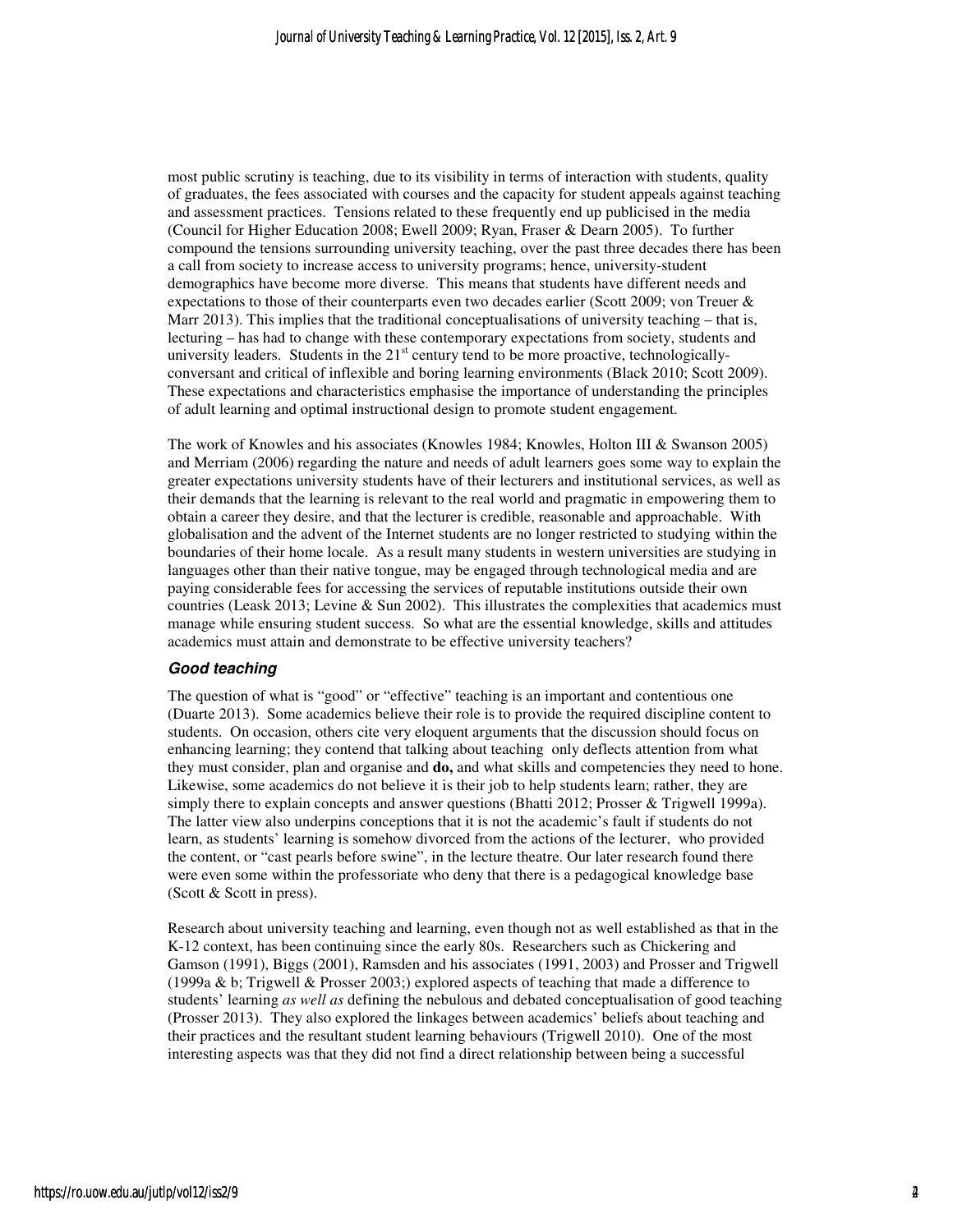researcher and being an effective teacher (Prosser 2010). Additionally, others have explored the instructional-design principles that have described how good teaching can successfully move into online media (Oliver, Omari & Herrington 1998; Smith & Ragan 2005). Others have chosen to focus on students as sources of valuable information about the learning experience and what pedagogical behaviours supported their learning (Marsh 1987; Marsh & Roche 1994).

Chickering and Gamson (1991) and Ramsden (1991, 2003) focused on defining teaching behaviours that made a difference to student learning. These included: subject expertise; good relationships with students; effective communication of expectations and feedback on performance; integrating active-learning strategies; promoting engagement with the content; aligning content objectives and the assessment tasks that measure the learning; motivating students through differentiated (variable) instruction and meaningful assessment; developing metacognitive (reflection) capacities; challenging students with meaningful content and learning experiences; respecting and working with student diversity; encouraging reciprocal engagement with peers and experts; and academic scholarship in teaching and learning using a range of data sources. While an ethic of care and the expectation of the importance of positive relationships with students are implied within a number of these principles and in Ramsden's (2003, pp.86-7) "important properties of good teaching", these are not overtly stated, possibly because of the concepts are nebulous and more philosophical than pragmatic. These aspects of effective teaching appear to resound with common sense; however, they require time, expertise, and attention to detail, which many academics find challenging. Additionally, these aspects present further complications when academics are expected to move their teaching into the online environment.

With the proliferation of educational technology, instructors must review teaching and assessment strategies, learning experiences and activities and resources traditionally used in the face-to-face setting for use in online contexts. This is not an automatic replication, as the online environment presents its own challenges and the technology interface presents unique difficulties for students. Instructional design has been highlighted as crucial to establishing clear and effective online coursework (Price & Kirkwood 2008). Smith and Ragan (2005) referred to instructional design as "the systematic and reflective process of translating principles of learning and instruction into plans for instructional materials, activities, information resources, and evaluation" (p.2). They identified three main activities as: identification of instructional goals; the design of instructional strategies necessary to achieve these goals; and the evaluation and revision of the instructional materials. They emphasised the importance of ensuring that content materials and assessments and the resources to support them were articulated in sufficient clarity and depth to be understood as standalone instructions, due to the sometimes-limited interaction between academics and students, or indeed between student peers. Reinforcing this, Ruokamo, Hakkarainen and Eriksson (2012) highlighted that it was the designer's responsibility to develop an environment that supported active learning strategies and methods to enhance learning; this closely aligns with Chickering and Gamson's (1991) emphasis on active learning and Ramsden's (2003) "using teaching methods and academic tasks that require students to learn thoughtfully, responsibly, and cooperatively" (p.87). Active and cooperative learning may look different and require different instructional strategies within the online mode. Aragon (2003) refers to the human interaction aspects of online learning as "social presence", which it is important to establish and nurture for effective online learning. With voice-over-Internet-protocol (VOIP) capacity becoming more commonplace and affordable, many universities are integrating synchronous (live) online classrooms that more closely mirror traditional face-to-face classrooms where students and academics can engage in discussions and group work.

Therefore, considering the range of aspects and behaviours that teaching academics must consider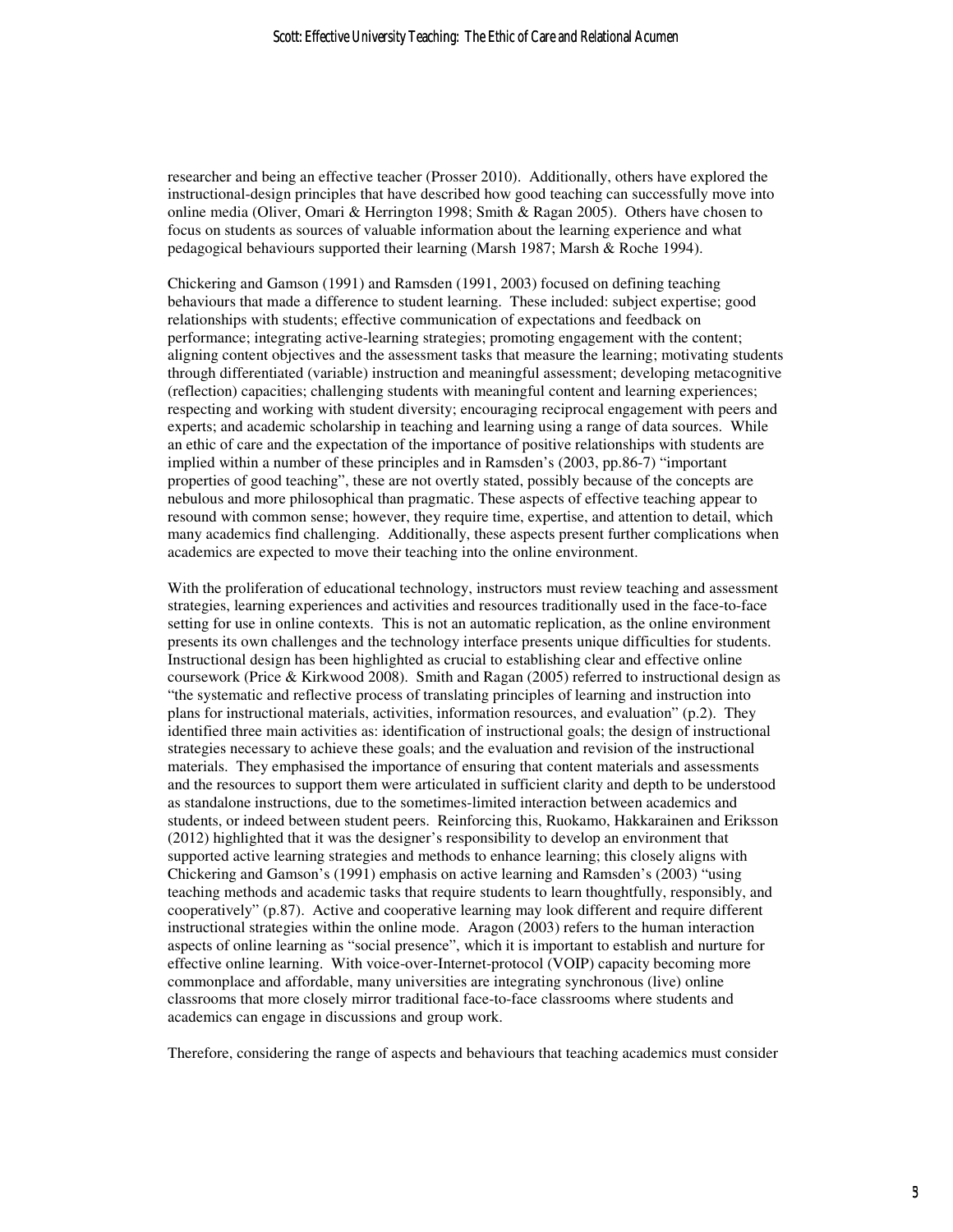and adopt if they aim to be effective in the classroom, the implication is that conscientious faculty members will need to pursue professional development to expand their pedagogical knowledge and expertise, and interrogate their beliefs about what constitutes effective teaching and good learning.

### **Method**

The overall study explored the effectiveness of synchronous online learning in a capstone business unit; this was linked with an exploration of motivation associated with multiple intelligences and learning styles. This paper specifically examines the interactions between teaching academics  $(N=2)$  and an administrator  $(N=1)$  and between the academics and a group of students  $(N=84)$ , and the students' perceptions of the teaching and learning structures and environment. The capstone unit was a culminating experience whereby student teams were placed into a virtual marketplace to run a (fictitious) company for a virtual eight years across the 13 weeks of the semester. Students were in interdisciplinary teams representing several areas of expertise – marketing, management, information systems, economics and finance and accounting – with the intent to provide these students with the opportunity for the closest experience to a real-business context as could be provided within the university setting. As is usual for all doctoral studies, this research underwent rigorous ethics-approval procedures.

A pragmatic paradigm underpinned the mixed-methods approach used in this study; it included interviews with the administrators, academics and students (Gay, Mills & Airasian 2012; Ongwuegbuzie, Johnson & Collins 2009). I also included student feedback questionnaires, learning-management styles, inventories for determining students' multiple intelligences and student learning journals. Student feedback instruments explored students' perceptions of the teaching, assessments, development of professional skills and clarity of expectations, and included open-ended sections that invited students to reflect on the aspects of the unit that were most and least helpful to their learning, as well as their suggestions for positive change. Reflective journals were designed to enhance students' metacognitive capacities by encouraging them to capture their learning- and professional-skills development as they experienced the simulation. This study included in-depth interviews with three academics: the program designer (administrator), the unit coordinator and the experienced lecturer. Interviews with the administrator explored her perceptions and approaches in the instructional design of this unit and her beliefs about effective teaching and learning. Similarly, the interviews with the teaching academics explored their perceptions of the effectiveness of the unit structure, the learning experiences, students' engagement and their own beliefs about "good teaching". Interviews ranged from one to one-anda-half hours. Interviews were also conducted with students  $(n=16)$  to explore their perceptions of the learning and teaching environment, their views of online teaching and learning, their suggestions for enhancement of the unit and the teaching and learning approaches. These interviews again ranged from one to one-and-a-half hours. Even though there was a quantitative (Quan) presence in the data collection the emphasis was on the qualitative (QUAL) data (Creswell 2012). Data analysis included descriptive statistics and qualitative iterative thematic analysis, which were supported by SPSS and NVivo, respectively. Thematic coding was used for the qualitative data from interviews and the open-ended aspects of the questionnaire; the themes emerged in a way similar to a grounded-theory approach, as I did not impose an analysis framework on the data. As may be expected in a doctoral study, many themes emerged. One was students' acceptance of VOIP learning due to the convenience and flexibility these environments offer, although their predominant preference was for face-to-face, likely due to the social and relational elements that face-to-face offers. Additionally, there was also no correlation between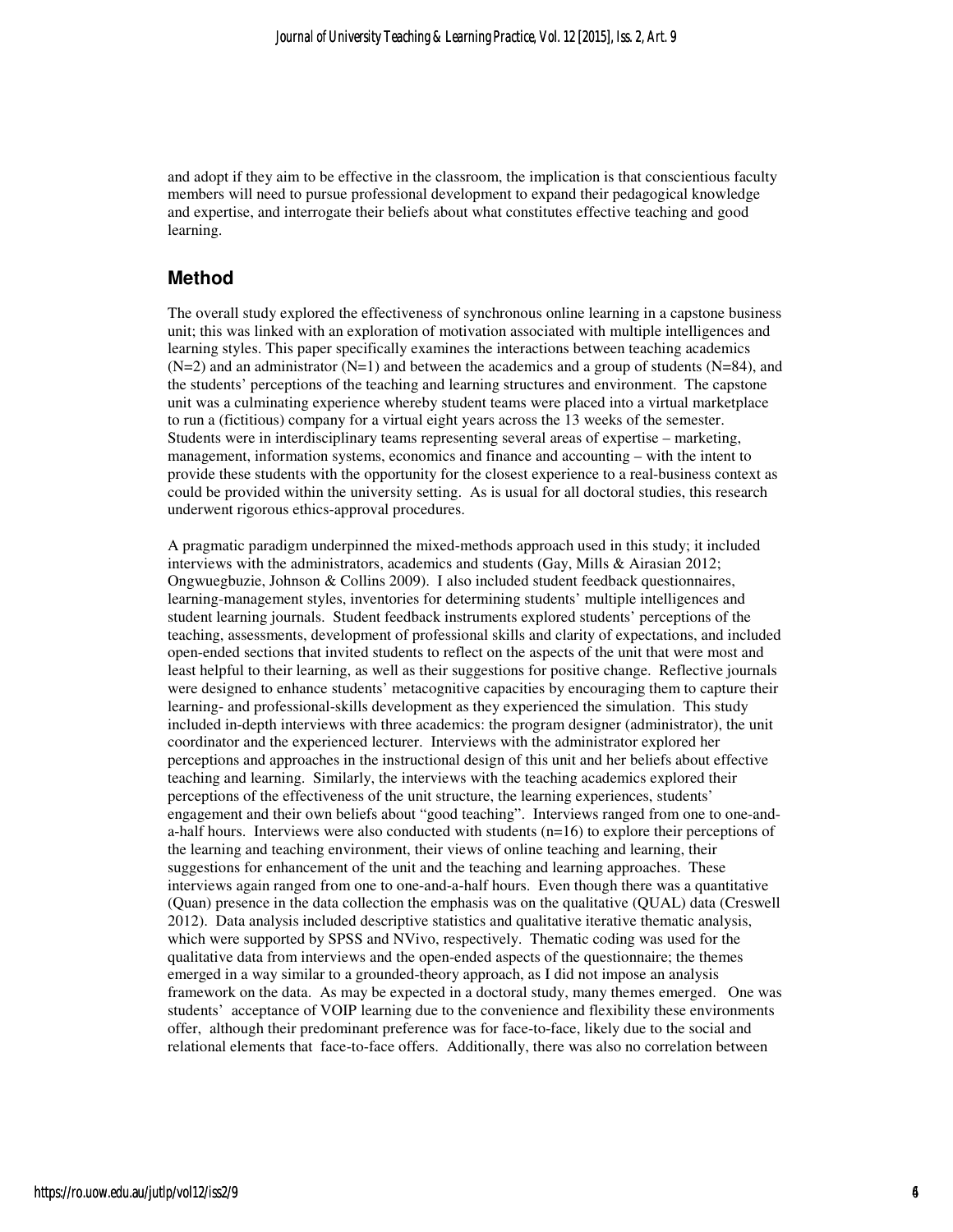students' learning styles, multiple intelligences and motivation; however, weak relationships were identified from the qualitative data. These findings have been published previously; this paper focuses on the academics' perspectives (Scott 2008).

The unit designer (the administrator) did not teach the students, but was an educator who collaborated with a business expert on the instructional design of the unit content, learning experiences, assessments and associated resource materials. Both unit coordinator and lecturer – who were the teaching academics interviewed – taught this cohort of students, although in different modes. For example, the unit coordinator taught the students in an initial intensive faceto-face component, which accounted for half the teaching contact time for the entire unit. His role was to introduce the purpose of the unit and the resource materials, conduct the orientation to the simulation and explain the assessments. He answered questions and established group membership and processes. Students were inducted into the synchronous software by staff from technical support services. After this intensive section of the unit, the local lecturer facilitated the class within the online environment in a two-hour-weekly commitment during the rest of the semester.

The student sample included an entire cohort of students  $(N=644)$  enrolled in the final capstone unit in the Bachelor of Commerce in a large Australian university. The subset of students (n=84) who were the main focus in this study were studying online while at an offshore site. The online coursework was mediated using synchronous (Elluminate Live! $TM$ ) and asynchronous  $(Blackboard^{\mathsf{T}M}LMS)$  software, which enabled students to engage in a live online-classroom environment, as well as engage with learning resources and activities through the LMS. Participation in this study was overwhelming, with all 84 students in the class agreeing to participate along with all three academics.

### **Results**

These findings relate to the academics' perspectives within this unit, in terms of the instructional design and/or the teaching elements. It was a curious process: in this unit there was a separate unit-design team who, once the design was completed, were not closely involved in the actual teaching of the unit. This separation had been done with the deliberate intent to formulate a capstone unit that was educationally optimal in design of resources and assessments and provided a unique opportunity for students to demonstrate their repertoire of professional skills (i.e., communication – written, interpersonal and presentation; teamwork; critical and creative thinking – problem-solving and decision-making; and information-technology and information-literacy skills) – all essential outcomes of their degree. The interviews with academics revealed significant findings in terms of the importance of sound instructional design, but more importantly, academics' beliefs about teaching and students. These themes are compared and contrasted with students' responses to share my insights related to possible causes and effects.

#### **Instructional design**

This unit was proposed to satisfy a key criterion in the pursuit of accreditation for the business degree; that is, there was the need to ensure that students were provided with the opportunity to demonstrate their development and refinement of a range of professional skills integrated with their discipline knowledge. Unlike most other units in the B.Com, which were content-focused, this capstone unit was designed to simulate a real-world business setting whereby students were expected to apply their discipline knowledge accrued over the course of their degree to the operation of a (virtual) company. The unit designer commented: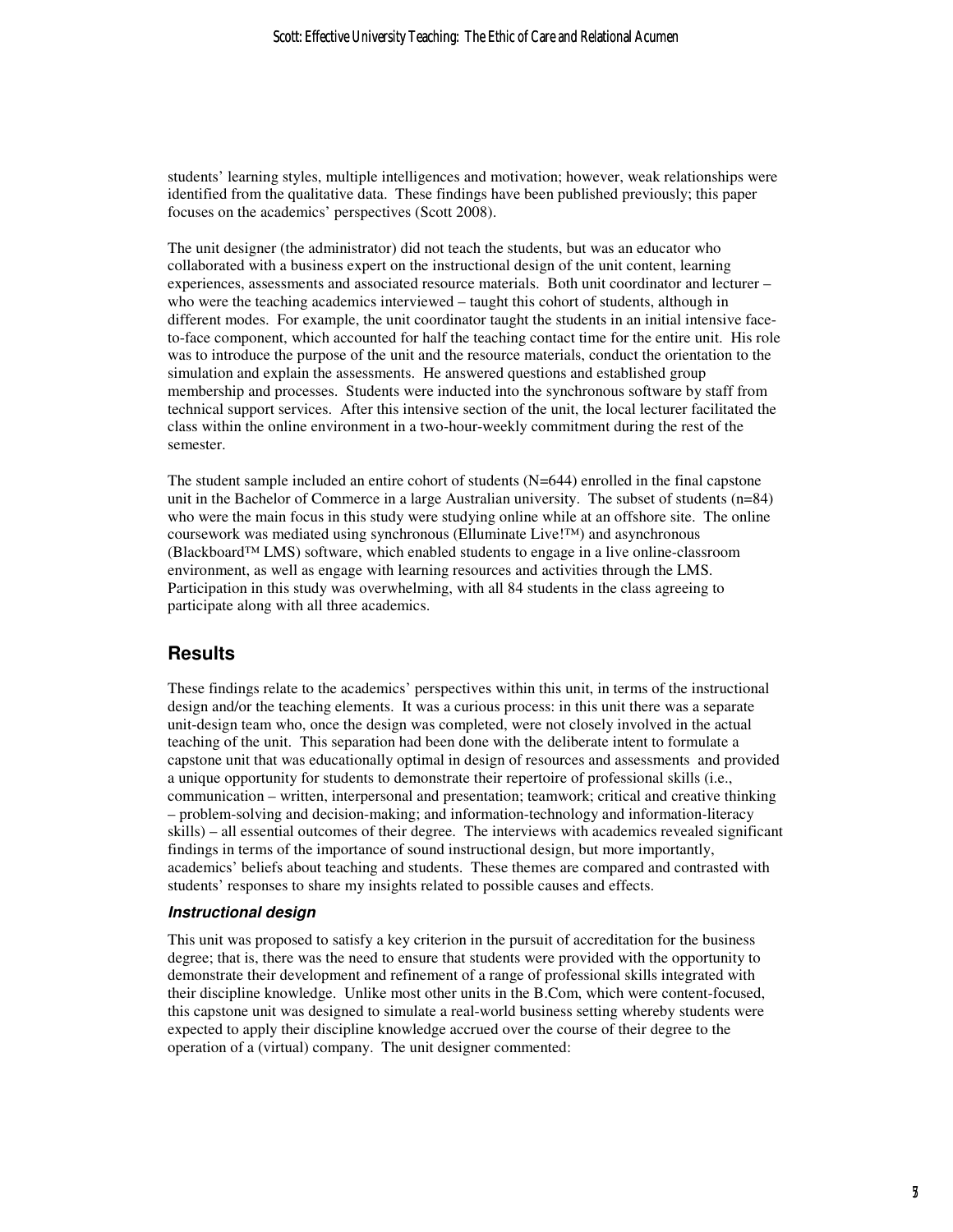*This software was selected because it provided students with the most authentic learning experience possible without sending them into the field for an expensive practicum. Even though real-world practical experiences would have been more desirable, it was not viable or sustainable.* 

This type of unit had not been developed before and it presented challenges to the business academics, who had significant discipline expertise but no experience in integrating professional skills or the principles of instructional design into a unit. Therefore, a design team was established combining the expertise of a pedagogical expert with a business expert to ensure a balance was obtained between engaging, valid, realistic content and sound instructional design, including exemplary assessment approaches. As the unit designer stated:

*It was also really important that as many academics from the disciplines were involved in the discussion about how to set up a really sound unit…it was all about getting that alignment between the outcomes for the unit, the right learning activities that scaffolded students' attainment of knowledge and demonstration of skills, and developing appropriate and educative assessments.… In effect, I wanted this consultative process to be a form of academic professional development that could be replicated for other units.* 

The instructional-design process addressed the thoughtful construction of a set of learning outcomes. Additionally, the team created the rationale for the inclusion of the professional skills as a key feature of the unit experience; developed the learning activities within and external to the simulation; drafted a unit manual that provided additional information and support data to assist student teams; and articulated the assessments along with the associated rationale for each assessment form. The teaching academics appreciated the unit design and materials, as it eased much of their workload:

*These materials were excellent.... They took the burden off the lecturer to develop all of these for the students…and meant that the students had consistent information about their assignments regardless of which tutorial group they were in.... It also helped the offshore lecturers, who are often kept a bit in the dark regarding the unit coordinator's expectations for marking.* 

The unit also included an evaluation in the form of student and academic feedback, which provided valuable information to further refine the unit. Professional development about the unit rationale and design was provided to the academics, and training in the technical aspects of the simulation and the new synchronous virtual classroom was provided to both academics and students. The technical support personnel from the teaching and learning department demonstrated the synchronous virtual classroom software to the students, and further training with the simulation was provided in intensive sessions conducted by the unit coordinator. It only took one session for students to report being comfortable and competent with the technical aspects of the various software packages they needed to use throughout this unit.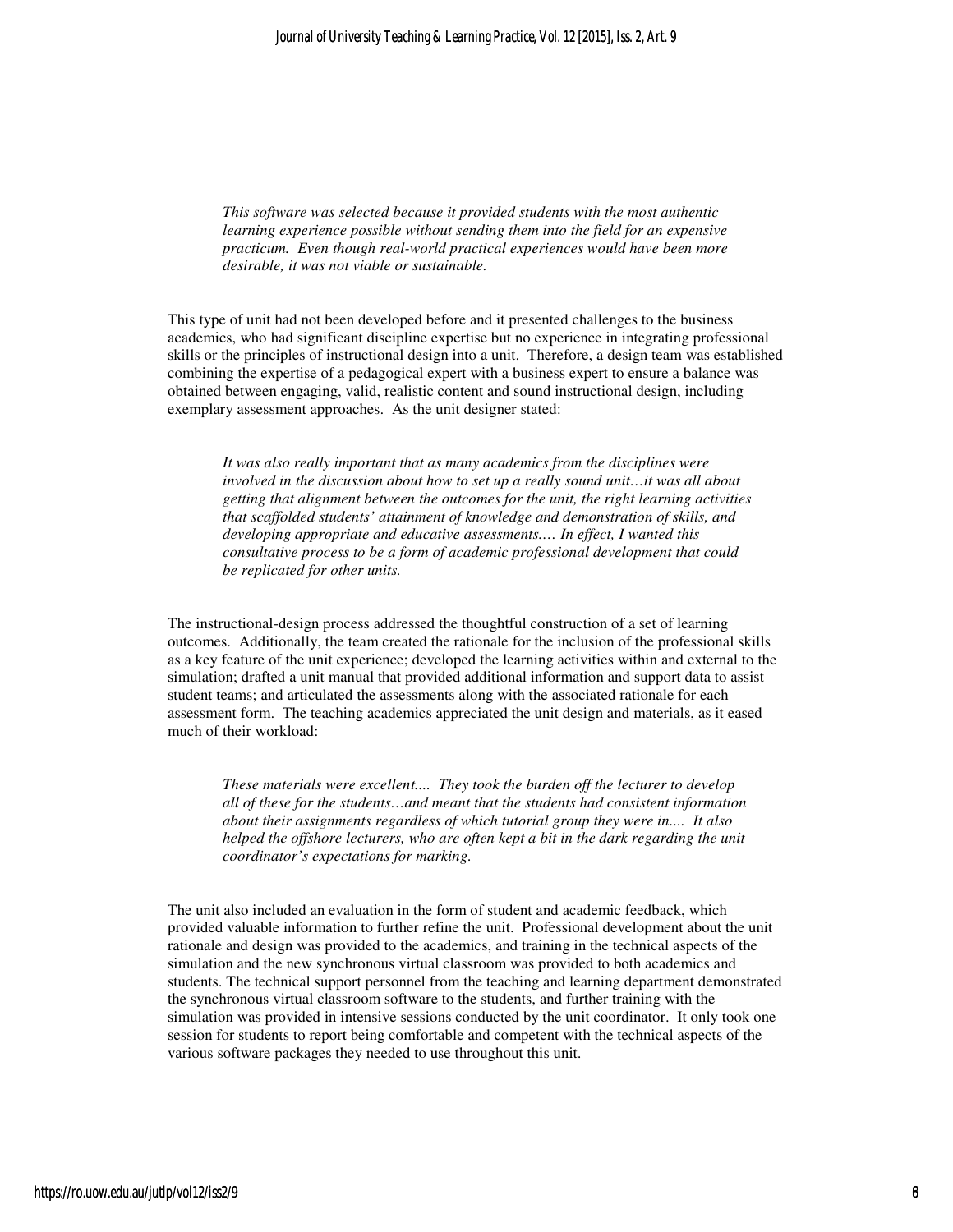#### **Beliefs about teaching**

Interviews with the two teaching academics in this study revealed interesting differences in their beliefs about teaching and students. While both believed themselves to be discipline experts, they expressed differences in conceptualisations of teaching and how learning occurs.

The unit coordinator had a more learner-focused perspective, which was demonstrated in his enthusiasm to teach this unit and to work with the cohort within this new and experimental unit design:

*I can see the value of this unit and how it will enable students to experience the real world within the safety of their coursework…they will get the chance to show their skills and to reflect on how to improve before they are thrown in the deep end.* 

He particularly endorsed the use of the simulation due to its student-centred approach. He saw the value of students working together in largely independent teams to make sense of the information about the company they were running, pooling their knowledge and collaboratively engaging in problem-solving and decision-making activities, as he felt this most closely resembled the realities of the contemporary workplace. He was concerned though about whether the students would engage with the text-based learning resources, as they were generally ESL students and therefore found the extensive amount of reading challenging for them. When queried about his approach to teaching in the intensive component of the unit, he indicated that he demonstrated the software, held discussions about the unit design and assessment expectations, provided explanations of the rationale for the various learning experiences, discussing how they aligned with the unit outcomes, and made himself available before and after class to engage with students who were worried or had specific questions. He used a mix of lecture presentations, small-group and whole-class discussions and question-and-answer formats. He described his preference for the mix as he explained that lecture format alone was boring to students, and that he wanted them to more fully engage with the materials, particularly as his section of the unit was to facilitate students' understanding of what they were doing and why, so they were "set up for success".

The local academic was also an experienced university teacher who had a business background. His orientation to teaching was more mechanistic and functional than the unit coordinator:

*My main role was to do a lecture which reviewed the success of the previous week's team decisions and identify some of the common errors and problematic areas that teams encountered which affected their performance…I was not supposed to guide or interfere with the teams' decision-making or discussions, as they were supposed to be quite autonomous.* 

He indicated that he found the hands-off facilitation role difficult, as he was used to lecturing and providing explanations to students so they "could pass the test…get the right answers". He felt that the unit design was quite different to what he had experienced previously, but liked the "locked down" nature of the program; that is, the complete resource package and lecture materials. He liked that it took the guesswork out of his role; he felt secure he was going to "cover the content" in the way that met the expectations from the Australian campus. As he was employed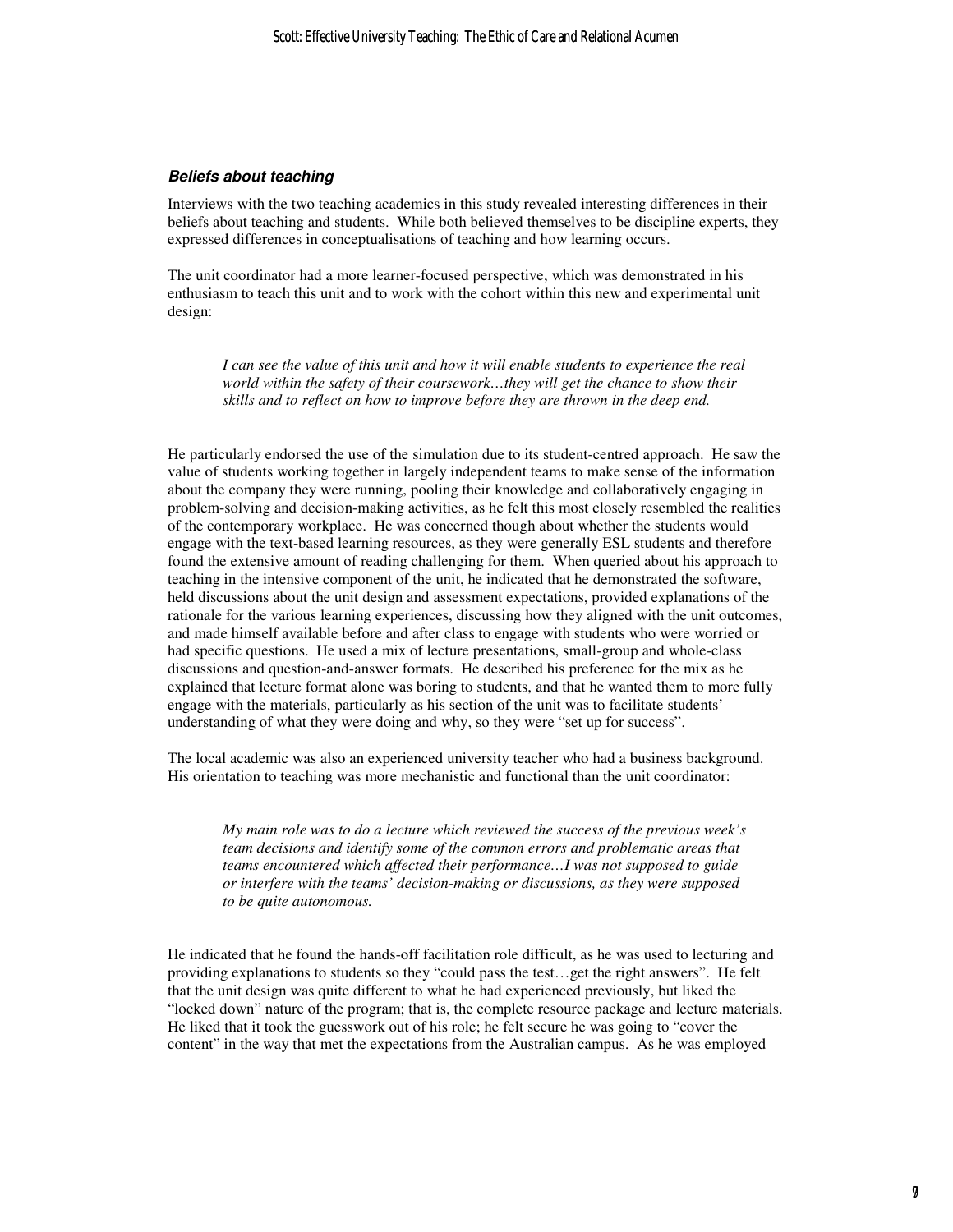based upon student (satisfaction) feedback, he expressed real concerns over any risky teaching behaviours: "If I do anything students do not like then I will not be re-employed again."

Both the unit coordinator and lecturer were eager to teach this unit, as it represented an innovation in the business school; the unit coordinator had the additional motivation that he felt it would "be good for my career to step up and take on this new initiative". Even with a high level of motivation, both lecturers expressed discomfort at teaching this unit, as it was focused on skill development rather than knowledge acquisition. They clearly articulated that they were discipline experts in their business field and were used to "sharing [their] knowledge" with students. In particular the local lecturer found the facilitation orientation of the learning experiences "frustrating and worrying", as the learning experiences required him to allow the teams to exclusively "engage with each other and the resource materials, to make their own decisions and solve their problems, to negotiate and mediate conflict and to take complete control of their own company without interference or persuasive guidance from the lecturer" (unit designer). The lecturer indicated that he felt this approach was particularly "risky" for him as,

*the students expect me to teach, and if I do not give them the right direction they will get angry with me.... [The students] had no experience and I could have given them good advice, but this was not allowed…my hands were tied by the unit outline and structure of the unit, which meant the students were teaching themselves.… I am not sure why I was there, really.* 

While both the unit coordinator and local lecturer had no previous teaching experience using synchronous software, the local lecturer found this technology most confronting due to the differences it presented compared with face-to-face teaching environments. He expressed concerns with the newness of the technology (in his experience), and as a mature academic, had no experience with social media or synchronous forms of communication. He found it confounding when his previous teaching strategies for generating small-group discussion did not elicit responses in the "live voice section of the class"; rather, students opted to respond within the peerto-peer texting facilities; hence he became frustrated, as he felt that these conversations were not within his control in a live conversation stream. His perception was that the students were ignoring him, "doing their own thing", independently of how he wanted them to interact.

#### **Beliefs about students**

The most interesting difference between the two academics was their respective attitudes toward students. Throughout his interview, the unit coordinator expressed positive attitudes about students in general, and his students specifically. He expressed a liking for the students, empathy towards the difficulties they encountered and a desire to help them resolve their learning difficulties in a timely way, and he made himself available to them in and out of class time. He was conscious of promptly responding to emails; this indicated his awareness of the stress students were under, as most were juggling the demands of work and studies. He was prepared to trial different instructional approaches that could be more effective for student learning, even when he was not convinced of their value or found them confusing. For example, he expressed doubts about the advantages of reflective journaling, but agreed to keep it in the unit to trial the impact on the students' learning.

 In contrast, analysis of the local lecturer's comments indicated that he held a deficit perception of students. His interview resounded with qualitative judgements of students such as "lazy",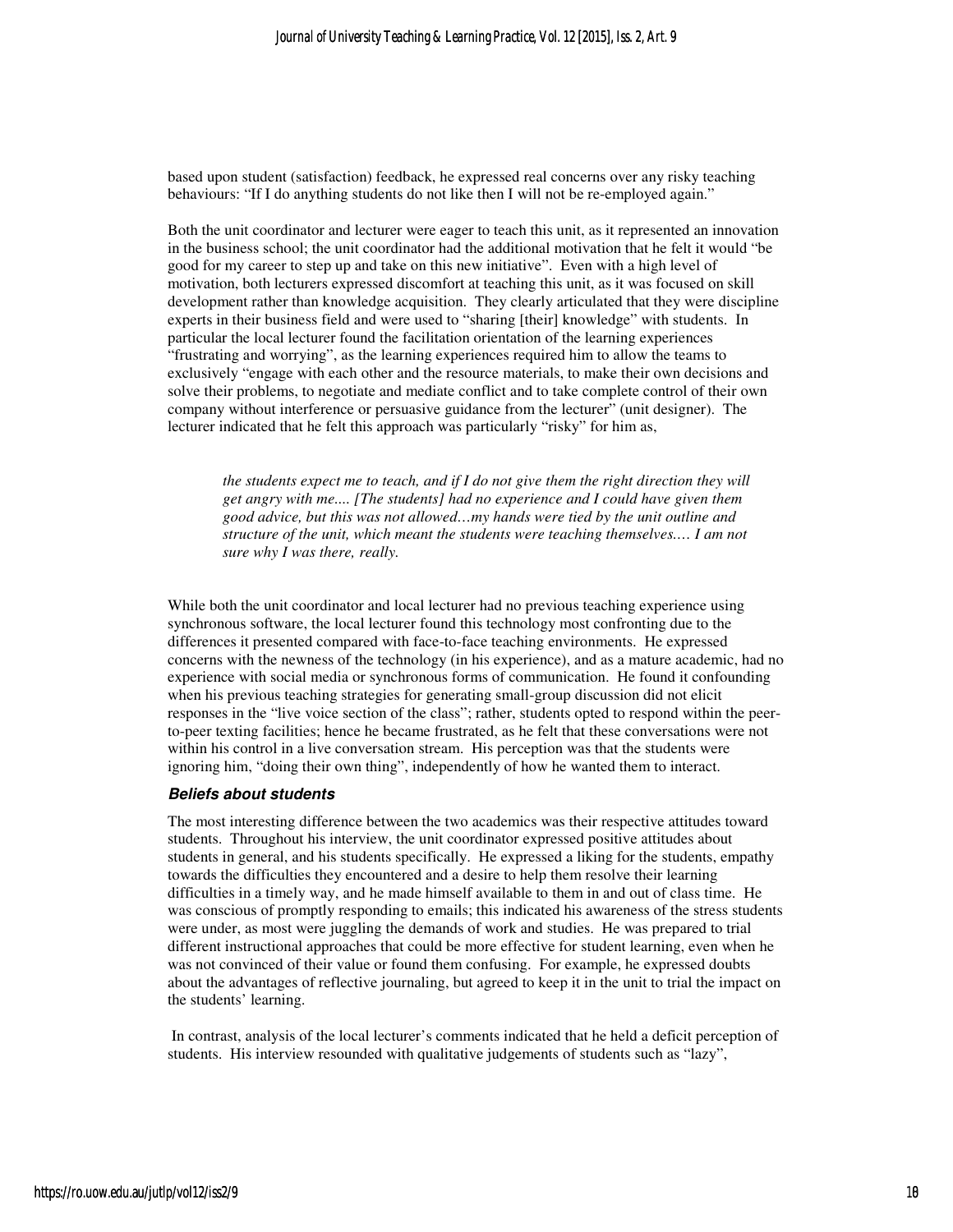"unmotivated" and "expected too much of me". While the unit coordinator expressed concerns with the large amount of text-based resources due to students' ESL difficulties, the local lecturer attributed students' concerns to a lack of motivation:

*The unit resources were very good if they [the students] just got around to reading them… This makes it really difficult for us [lecturers] because we are responsible for maintaining standards…they criticise us [lecturers] because they say we refuse to help them, and it is about them wanting to be spoon-fed.* 

The synchronous software also presented the local lecturer with some challenges. He had not used voice-over-internet-protocol software previously in his teaching and found aspects of it confronting, such as no physical presence, the difficulty of eliciting answers to questions, controlling the flow of chat in the room and uploading the unit materials. He felt that students should have engaged directly with him, and each other, in a traditional question-and-answer approach in class time within the voice facility of Elluminate Live!™, and was resentful when students wanted to have the freedom to create their own meetings within Elluminate Live!™ at times convenient to the team members rather than being locked into class times:

*I encouraged them to meet at the end of the lecture in groups to start their discussions for the next week's decision round but many of them never seemed to want to do this…they just wanted to leave early.* 

Students explained that this was largely due to their other work and life responsibilities, and they wanted the autonomy to schedule their team meetings for the convenience of all members rather than being restricted to the academic's timetable:

*Having the group meeting times right after the lecture when we got our results back from the last week was not good timing, because we really needed more time as a group to think about the results and formulate good questions to ask the lecturer. But we did not have that time between getting the results and having our meetings in breakout rooms (a separate virtual room in the Elluminate Live!™ classroom).* 

#### **Comparing students' perceptions of the learning experiences**

Students enjoyed the unit, with 63% agreeing that "overall [they were] satisfied with the quality of the unit". Even though only 63% agreed they were satisfied, almost all expressed positive sentiments about the clarity of the resource materials, the transparency in assessment, the challenge in running the company and the team processes. Just under half (47%) agreed that "the unit was intellectually stimulating", although only 41% agreed that they felt "part of a learning community". This may have been due to the restricted nature of the interactions and the sometimes-adversarial interactions reported between students and the local lecturer. Another mitigating factor to possibly explain students' lower satisfaction levels may have been the high level of challenge that this unit represented and the extent of the reading that was required to be able to engage with the virtual-company activities, which may have discomforted the students.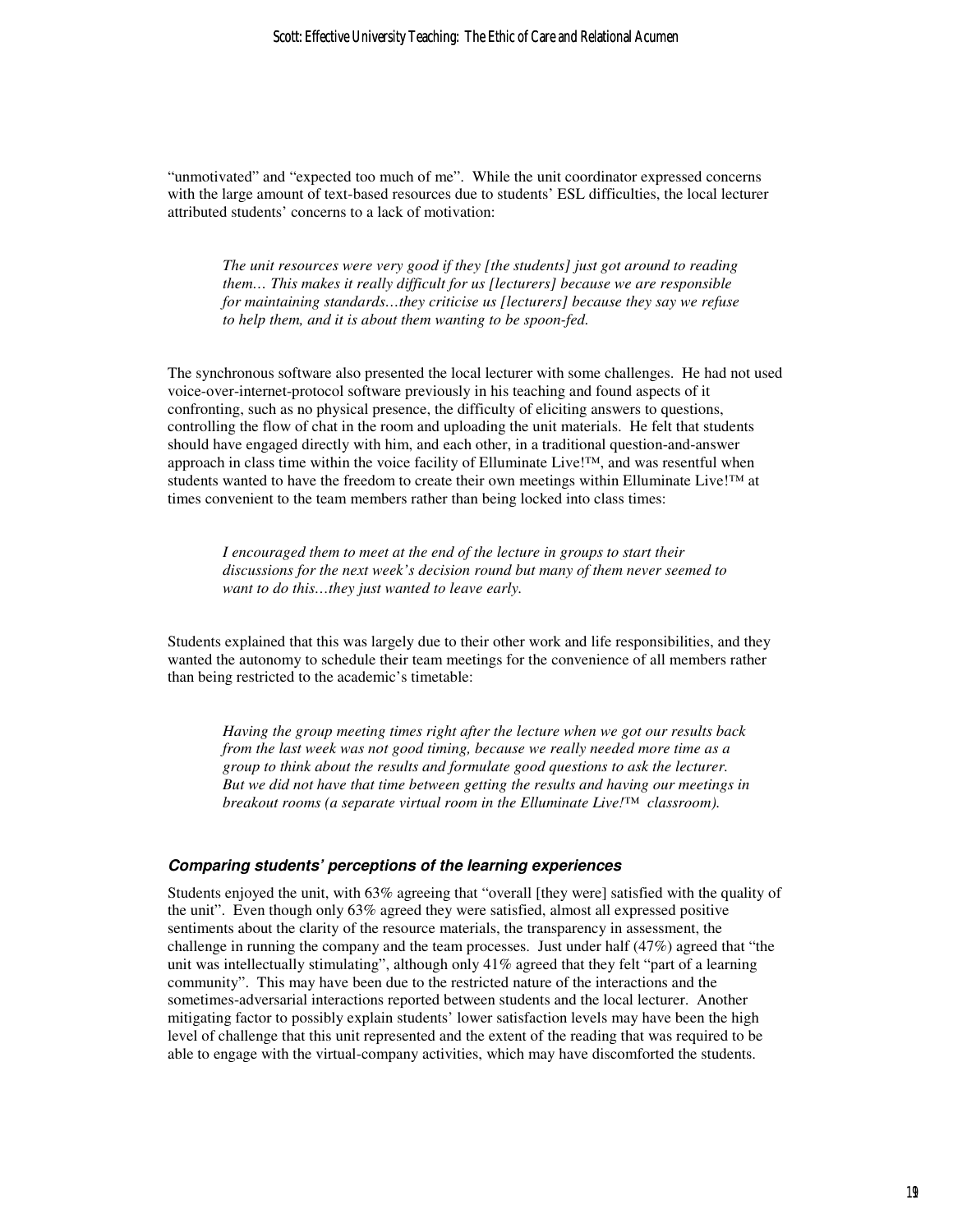Even so, almost three-quarters (72%) of the students agreed that the unit facilitated their demonstration of a range of professional skills.

Probably the most significant theme from students was the considerable difference in the attitudes displayed towards them by the two teaching academics. When asked to evaluate the "good teaching" dimensions for each of the teaching academics, they rated the unit coordinator at 55% approval, but rated the local lecturer at 41% approval. Students expressed concern with the level of approachableness and care that the local lecturer displayed. They liked how the unit coordinator spent time with them, did not rush them or make them feel stupid when they had questions, made time after class to spend individual time with them and appeared to enjoy teaching them. They frequently contrasted his attitude with the local lecturer, who was impatient with them and suspicious of their motivations: "he was only prepared to spend class time with us", "would not answer our questions", and felt he used the excuse that "this was their company and their decision so he could not offer any information". They reported, "we doubt [the local lecturer] even liked us at all" which left them feeling antagonistic towards him, thereby establishing an adversarial atmosphere in class.

Overall, the students and lecturers alike received the unit materials and instructional design positively, both pedagogically and in terms of discipline knowledge and professional skills, although students did express concerns with the amount of required reading. While both academics expressed enthusiasm with the student-focused unit, they were uncomfortable with the level of student control this entailed. While this raised issues of trust in students' commitment and capacity to work independently, the unit coordinator was prepared to suspend judgement because of his fundamental belief that students would rise to the challenge. The simulation was challenging and moved students beyond their pre-existing comfort zones, but not so much that they felt defeated. Students rose to the challenge of independence and expressed their desire for more control over team processes, access to the meetings rooms within the software and warmer relationships with the local lecturer.

### **Discussion**

The findings indicated there was a disconnect between the instructional design and the implementation, or "teaching", that occurred in this unit. The instructional design of the unit was an exemplar in terms of educational validity, in that there was clear alignment between objectives, learning activities and assessments (Lao & Gonzales 2005; Smith & Ragan 2005) and transparency in purpose and types of assessments and the assessment instructions (Flood, Coleman & Marshall 2005), and the simulation was established in the appropriate zone of proximal development – i.e., neither too easy nor too challenging, causing retreat and defeat (Snowman, McCown & Biehler 2012). Therefore, a disconnect was introduced at the teaching stage, evidenced by the lecturers' lack of understanding of the value of certain learning activities, such as reflective journaling (Marzano 1988, 2000; Schon 1987) and cooperative learning (Johnson, Johnson & Smith 1998, 2007), which were questioned to a lesser extent by the unit coordinator and a greater extent by the lecturer. This meant that even though the educational rationales for such activities was explicitly stated in the handbooks, academics did not reiterate these rationales overtly to the students; rather, they advised students to simply "read the materials". This lack of reinforcement and endorsement of the value of the activities and assessment tasks may have negatively influenced students' perceptions of them. This situation indicated that these academics were encouraging what Prosser and Trigwell (1999b) described as superficial or surface approaches to learning. As Ramsden, Prosser, Trigwell and Martin (2007) stated that this was an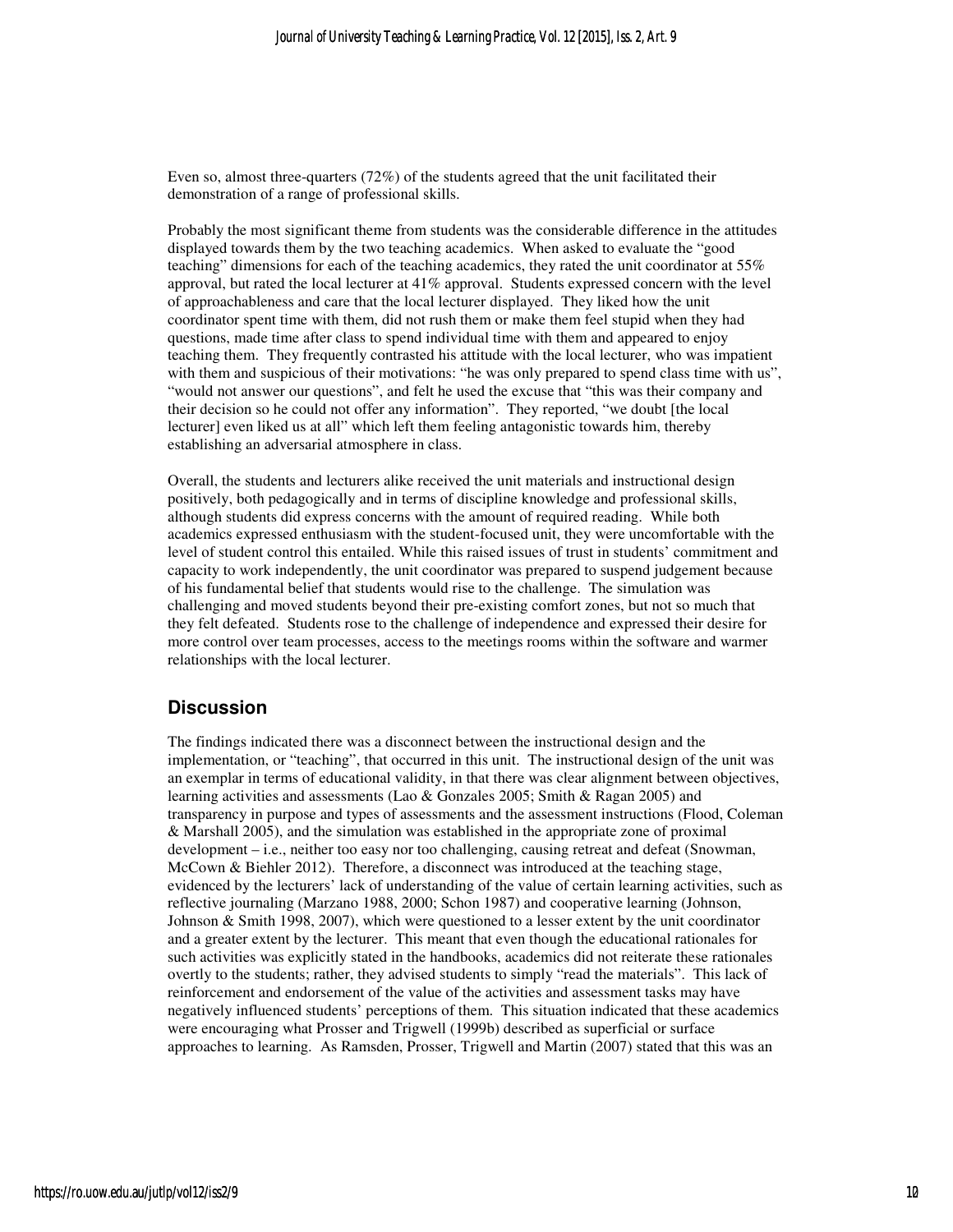indicator that these lecturers' beliefs about teaching revolved around the transmission of discipline knowledge only, rather than about encouraging students to construct their own knowledge and to learn about themselves as learners (constructivism and metacognition). It also demonstrated deficiencies in good teaching approaches, as there was a failure to "explain the material plainly" and "make it absolutely clear what has to be understood, at what level, and why", and in providing the rationale for "using teaching methods and academic tasks that require students to learn thoughtfully, responsibly, and cooperatively" (Ramsden 2003, pp.86-7). As Ramsden and his associates (2007) stated, this may have explained why students rated the teaching lower for the local lecturer. Therefore, for optimal teaching and learning results, there must be both good instructional design **and** good teaching – that is, effective teaching that promotes optimal learning outcomes.

The findings in this study clearly identified that good pedagogy should shape how learning experiences that are facilitated through the online delivery mode are structured and supported (Price & Kirkwood, 2008). Attention needed to be given to ensuring that learning experiences within the online environment were active, interactive, reflective and engaging (Palloff & Pratt, 2005). As Aragon (2003) stated, the local lecturer in this study needed to create a psychologically "safe" space that promoted a "social presence" (p. 57) through positive interactions between lecturer and student and among peers, rather than actively suppressing peer-to-peer interaction. Aragon advocated lecturers establishing a warm classroom atmosphere where students feel welcome by using ice-breaker strategies and humour, and by being approachable and available to students. He linked social presence with student satisfaction in the online classroom, which was clearly an issue in this current study and may explain the differences in students' ratings of good teaching between the two teaching academics.

Clearly the lecturers' beliefs were founded in transmissive orientations focused on knowledge transfer; this resulted in students adopting a minimalistic engagement in classroom interactions. This confirms the literature that describes the influence of academics' beliefs about teaching on their structuring of learning and the resultant impact on student engagement – that is, transmissive beliefs and a lack of respect for the adult learner's capacity to take responsibility for their learning will lead to the adoption of surface-learning approaches and reduced student motivation and satisfaction (Merriam 2006; Prosser & Trigwell 1999; Trigwell 2010). Chickering and Gamson (1991) articulated the need to "encourage contact between students and faculty", with an underlying assumption that this contact would be positive, implying notions of approachability, which this study found to be problematic. This again identified a disconnect between what is known to be good teaching and the reality of the teaching approach in this study.

Ramsden (2003) explicitly identified the importance of "showing concern and respect for students", alluding to a relational quality that was a crucial missing element in this study. Indeed, it was possible to have most of the principles and elements of good teaching incorporated into the design and teaching, but if academics' paradigmatic "ethic of care", with its associated relational acumen, was deficit, this had a significant deleterious influence on students' perceptions of the value of the learning environment. The findings highlighted the importance of academics' beliefs – an ethic of care – which influenced their actions through the demonstration of relational acumen. This ethic-of-care paradigm goes beyond Ramsden's (2003) "showing concern and respect for students". It involves an academic's fundamental beliefs about *students,* not so much about teaching, whereby he/she genuinely cares about students as individuals, as well as their learning. Relational acumen, which is the evidence of an ethic of care, would be demonstrated by establishing a warm and caring classroom atmosphere where the academic is genuinely interested in students' learning and lives. This may also translate into working with students in different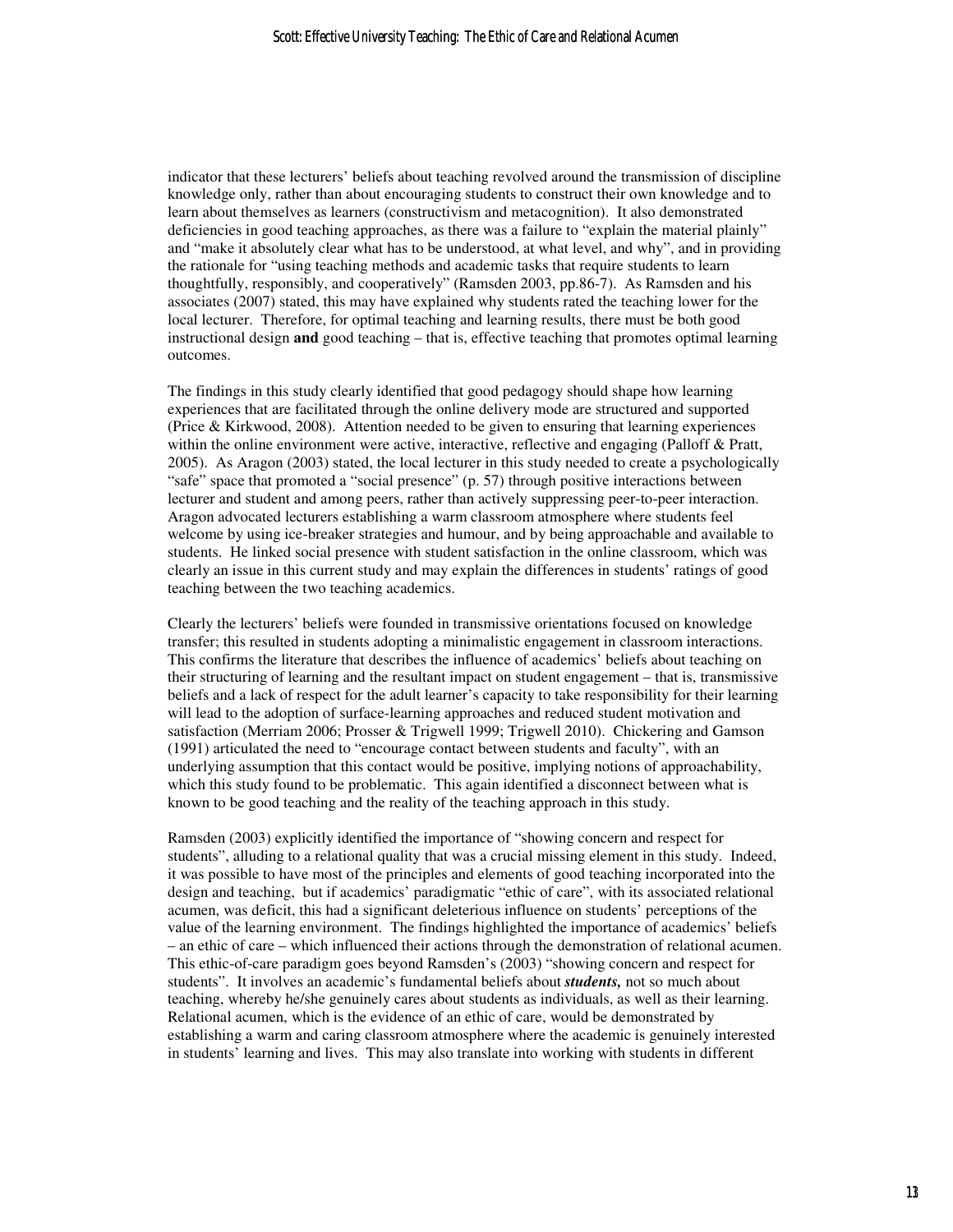ways to meet their varied needs, in order to optimise their capacity to be successful (Biggs  $\&$ Watkins 2001; Dunn, Denig & Lovelace 2001; Fraser & Sanders 2005). Small aspects of communication, such as responding to queries in a timely way and expressing interest in students on a personal level, are important within an ethic of care. It is logical then that academics who have a highly refined ethic-of-care philosophy and relational acumen will ensure that their instructional design and teaching approaches are educationally sound, demonstrate coherence and alignment and embody a student-centred orientation; in other words, if you care about students you will place them at the centre of the learning focus and tailor teaching approaches that promote effective and deep learning (Trigwell & Prosser 2003).

## **Implications for Academic Development**

When considering the context of higher-education accountability in which academics are teaching and researching, and the expectations placed upon them, the findings highlight the need to consider academic-development programs. Academic development frequently focuses on the functional aspects of quality teaching and instructional design (Arinto 2013; MacDonald & Campbell 2012) – for example, acquiring generic teaching skills – but if academics do not have positive beliefs in the capacity of students as adult learners; genuinely like students as individuals; and have the capability to use their interpersonal, communication and relational skills to create positive relationships with students and the class as a whole, they will likely continue to receive poor student ratings (Dixon & Scott 2004). As Saroyan (2010) identified, doctoral graduates are prepared for research and frequently have poor interpersonal skills; therefore, relational acumen is an aspect that demands attention in academic development for those who plan to teach in universities. This means that academic developers should expose university teachers to literature (and perhaps role plays) that explore the nature of contemporary students; prevalent constraints placed upon students  $-e.g.,$  juggling the demands of work, family, and study; and what motivates students to engage with learning (Scott & Dixon 2009). Gaining an understanding of students may influence academic beliefs about students; role plays can promote deeper reflection on the impact that lecturers' interactions have on students, while encouraging academics to hone not only their pedagogical skills but more importantly their relational acumen.

It is acknowledged that relational acumen may be an intangible and sometimes nebulous quality within academia. Relational acumen may explain the quandary leaders face in explaining why some academics appear to be innately good teachers while others who also expend effort on their teaching and instructional design and who are experts in their field fail to attain students' respect and consistently rate poorly on student feedback surveys (Ramsden 1998). Therefore, relational acumen has leadership implications, whereby faculty leaders may need to explore administrative strategies to enhance relational acumen and to place academics into roles that align with their strengths.

## **Conclusions**

Examining the impact of teaching approaches is usually difficult because of the number of variables and factors in play within a usual teaching setting. This study was unusual in that it allowed the investigation of different teaching approaches while controlling for other factors such as curriculum and instructional design, resource materials and students. That is, the only aspect that varied in this unit was the two teaching academics; by eliminating the other variables it enabled a more thorough exploration of the impact of different teaching approaches, interactions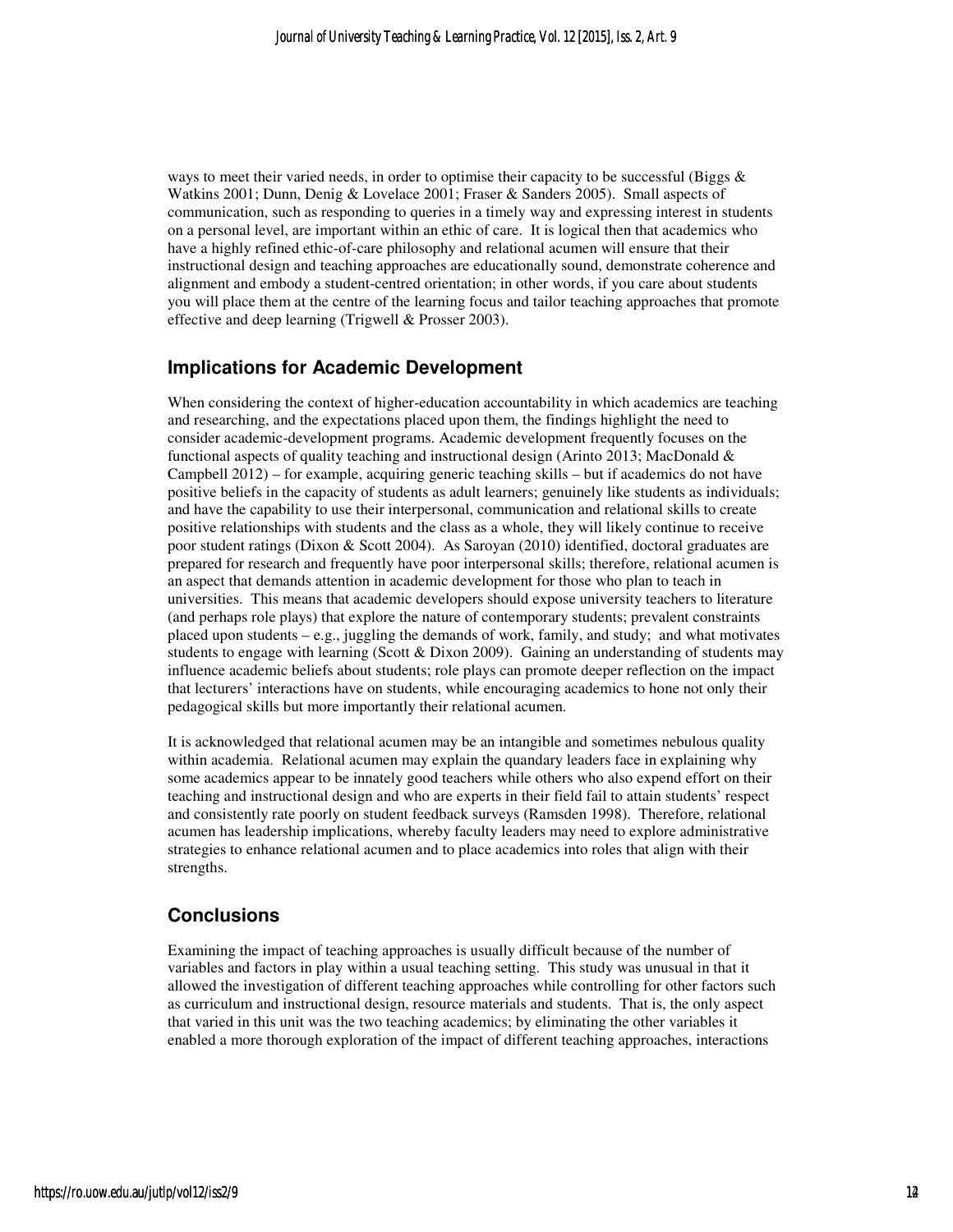and relationships formed with students. Even with stating the parameters of this study, I acknowledge that this was only one unit in one university with a reasonable student population; therefore, the findings may have limited transferability to other settings. Nevertheless, I hope that the findings may generate deeper thinking about the importance of the university teacher and his/her capacity to positively influence students both academically and emotionally. The future research implications emerging from this study entail further exploration of the nebulous dimensions of an ethic of care and relational acumen, and their impact on students' achievement and satisfaction with their learning environments.

This research found that educationally optimal instructional design is only the first step in good teaching. This was endorsed by the finding that even though students reported positive views of the simulation, instructional materials, assessment formats and associated instructions and the teamwork orientation of the unit, their overall satisfaction with the quality of the unit was lower than may have been anticipated. Good teaching, therefore, is significantly associated with the individual teacher. The differentiated ratings of good teaching for the two academics indicated that students held distinct preferences for one over the other. Students' comments led to inferences that faculty members' relational acumen was a pivotal determinant in students' perceptions of quality teaching. It can be posited, then, that university teachers who demonstrate an ethic of care and are able to establish psychologically "safe" and convivial classroom environments are more likely to be perceived by students as good teachers. Additionally, relational acumen is a motivator to these adult learners, who want not only respect but also a positive relationship with an approachable and caring instructor.

Acknowledging the importance of relational acumen has implications for university academic developers, as it is a more nebulous aspect of teaching, unlike generic teaching and assessment strategies, and therefore more difficult to integrate into professional development programming. Understanding the impact that relational acumen has on students' perceptions and satisfaction in their studies may also offer valuable insights to university leaders in the pursuit of greater alignment between an individual academic's strengths and his/her predominant university role – teaching, research and service/leadership; that is, if an academic can effectively demonstrate relational acumen with doctoral students but not undergraduate classes, it would be a prudent leadership decision to align the academic's teaching towards doctoral supervision rather than undergraduate teaching. Additionally, if consideration of the types of faculty workload activities is not possible, leaders need to consider the provision of academic-development experiences (e.g., mentoring, workshops, etc.) that can build relational capacity in their faculty members.

## **References**

Adelman, C 2009. *The Bologna Process for US Eyes: Re-learning higher education in the age of convergence,* Institute for Higher Education Policy, Washington, DC.

Alvarez, I, Guasch, T & Espasa, A 2009. University teacher roles and competencies in online learning environments: A theoretical analysis of teaching and learning practices. *European Journal of Teacher Education,* vol. 32**,** no. 1, pp. 321-336.

Aragon, S R 2003. Creating social presence in online environments. *New Directions for Adult and Continuing Education,* vol. 100**,** no. 3, pp. 57-68.

Arinto, P B 2013. A framework for developing competencies in open and distance learning. *International Review of Research in Open and Distance Learning,* vol. 14**,** no. 1, pp. 167-185.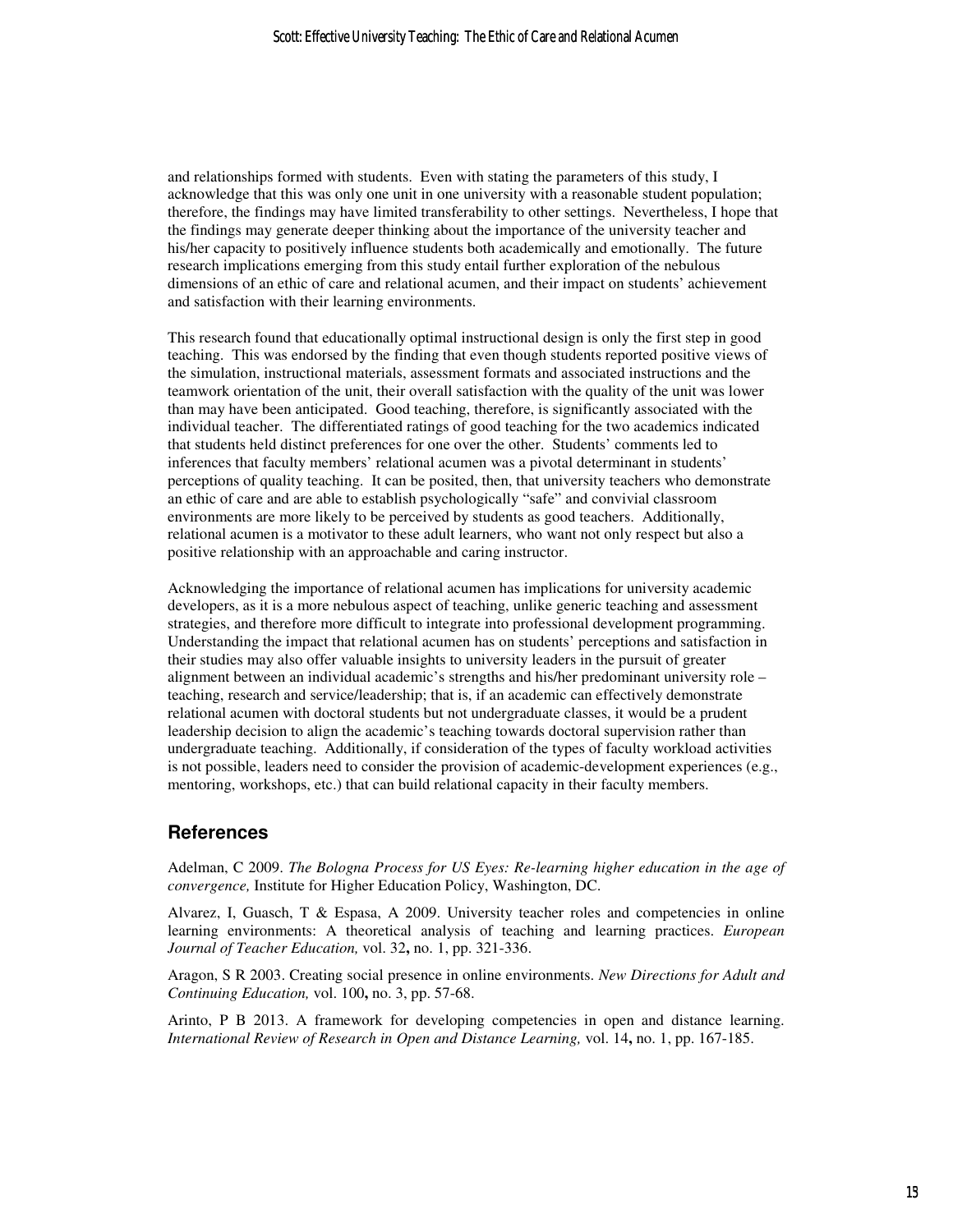Australian Universities Quality Agency 2006. *Quality Frameworks: Reflections from Australian universities*, Australian Universities Quality Agency, Melbourne.

Bhatti, M T 2012. Dimensions of good university teaching: Faculty and department chairs' perspectives. *Design and Technology Education,* vol. 17**,** no. 1, pp. 44-53.

Biggs, J B 2001. The reflective institution: Assuring and enhancing the quality of teaching and learning. *Higher Education,* vol. 41**,** pp. 221-238.

Biggs, J B & Watkins, D A 2001. Insights into teaching the Chinese learner. In Watkins, D A & Biggs, J B (eds.), *Teaching the Chinese Learner: Psychological and pedagogical perspectives,*  Comparative Education Research Centre and The Australian Council for Educational Research Ltd., Hong Kong.

Black, A 2010. Gen Y: Who they are and how they learn. *Educational HORIZONS,* vol. 88**,** no. 2, pp. 92-101.

Chickering, A W & Gamson, Z F 1991. Seven principles for good practice in undergraduate education, vol. 47, Fall. In Chickering, A W & Gamson, Z F (eds.), *Applying the Seven Principles for Good Practice in Undergraduate Education: New directions for teaching and learning, Jossey-*Bass Inc., San Francisco.

Chickering, A W, Payne, C & Poitras, G 2001. Teaching and technologies for human development. *Educational Technology,* vol. 41**,** no. 5, pp. 46-51.

Coates, H 2009. What's the difference? A model for measuring the value added by Higher Education in Australia. *Higher Education Management & Policy,* vol. 21**,** pp. 1-19.

Council for Higher Education 2008. *New Leadership for Student Learning and Sccountability: A statement of principles, commitments to action*, Association of American Colleges and Universities, Washington, DC.

Creswell, J W 2012. *Educational Research: Planning, conducting, and evaluating quantitative and qualitative research* (4th ed.), Pearson Education Inc., Boston.

DETYA 2000. *Employer Satisfaction with Graduate Skills: Research report 99/7,* Evaluations and Investigations Program, Higher Education Division, Canberra.

Dixon, K C & Scott, S 2004. Professional development programs for international lecturers: Perspectives and experiences related to teaching and learning. *18th IDP Australian International Education Conference International Education,* Sydney.

Duarte, F P 2013. Conceptions of good teaching by good teachers: Case studies from an Australian university. *Journal of University Teaching and Learning Practice,* vol. 10, no. 1, n.p.

Dunn, R, Denig, S & Lovelace, M K 2001. Multiple intelligences and learning styles: Two sides of the same coin or different strokes for different folks? *Teacher Librarian,* vol. 28**,** no. 3, pp. 9-15.

Ewell, P 2009. *Assessment, Accountability, and Improvement: Revisiting the tension*, National Institute for Learning Outcomes Assessment, Washington, DC.

Findlow, S 2008. Accountability and innovation in higher education: A disabling tension?. *Studies in Higher Education,* vol. 333, no. 3, pp. 313-329.

Flood, A, Coleman, K & Marshall, S J 2005. Assessment in higher education. In Fraser, K (ed.), *Education Development and Leadership in Higher Education: Developing an effective institutional strategy,* Routledge Falmer, Abingdon, UK, pp. 1-4.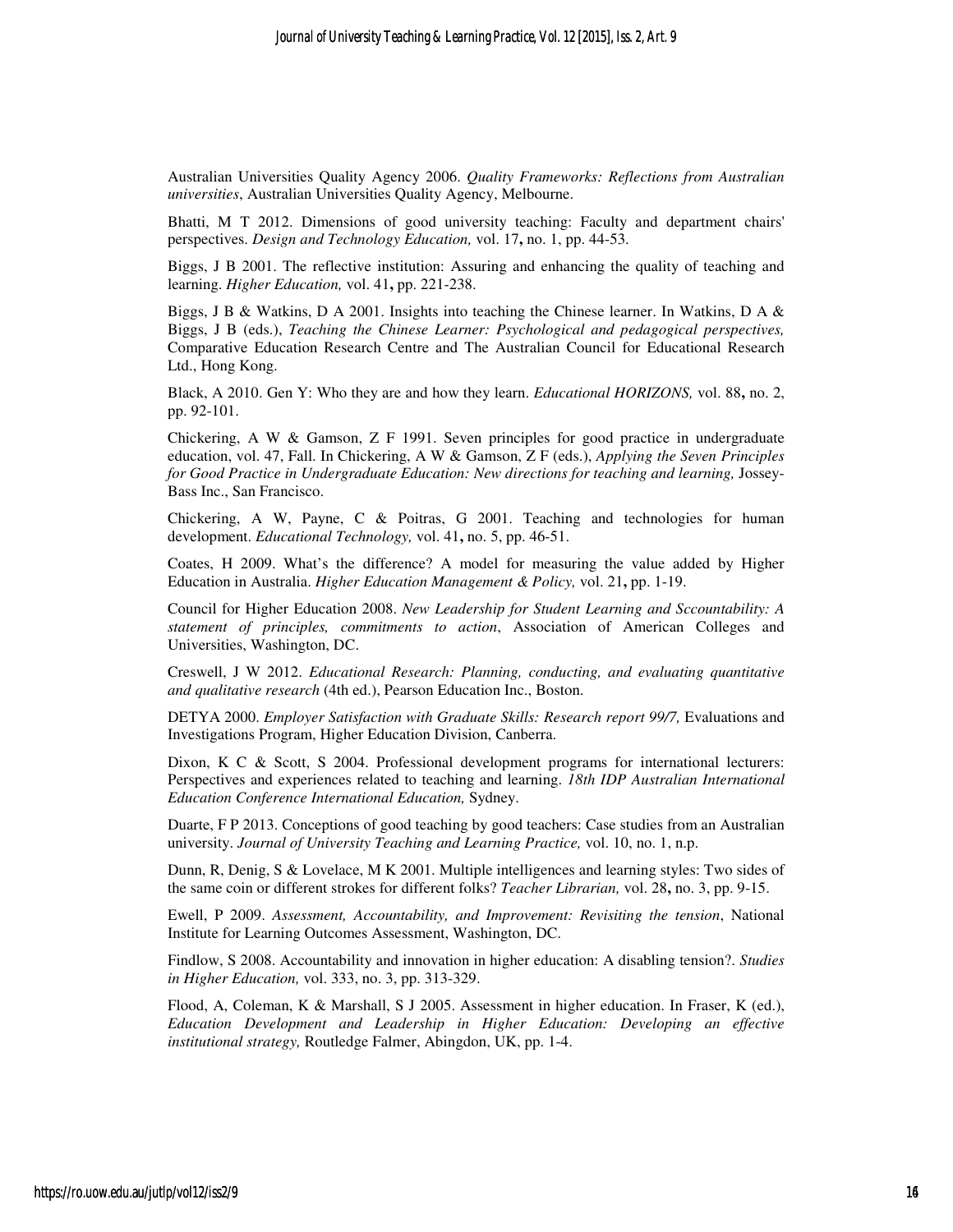Gay, L R, Mills, G E & Airasian, P 2012. *Educational research: Competencies for analysis and applications* (10th ed.), Pearson Education Inc., Upper Saddle River, NJ.

Holt, D 2010. *Strategic Leadership for Institutional Teaching and Learning Centres: Developing a model for the 21st century,* Australian Government Department of Education, Employment and Workplace Relations, Strawberry Hills, NSW.

Johnson, D W, Johnson, R T & Smith, K A 1998. Cooperative learning returns to college: What evidence is there that it works? *Change,* vol. 30**,** no. 4, pp. 26-35.

Johnson, D W, Johnson, R T & Smith, K A 2007. The state of cooperative learning in postsecondary and professional settings. *Educational Psychological Review,* vol. 19**,** pp. 15-29.

Kai, J 2009. A critical analysis of accountability in higher education: Its relevance to evaluation of higher education. *Chinese Education and Society,* vol. 422, no. 2, pp. 39-51.

Knowles, M S 1984. *The Adult Learner: A neglected species,* Gulf, Houston.

Knowles, M S, Holton III, E F & Swanson, R A 2005. *The Adult Learner: The definitive classic in adult education and human resource development,* Elsevier, Amsterdam.

Lao, T & Gonzales, C 2005. Understanding online learning through a qualitative description of professors and students' experiences/ *Journal of Technology and Teacher Education,* vol. 13**,** pp. 459-474.

Leask, B 2013. Internationalizing the curriculum in the disciplines: Imagining new possibilities/ *Journal of Studies in International Education,* vol. 17**,** no. 2, pp. 103-118.

Levine, A & Sun, J C 2002. *Barriers to Distance Education*, American Council on Education, Washington, DC.

MacDonald, J & Campbell, A 2012. Demonstrating online teaching in the disciplines: A systematic approach to activity design for online synchronous tuition. *British Journal of Educational Technology,* vol. 43**,** no. 6, pp. 883-891.

MacDonald, J & Poniatowska, B 2011. Designing the professional development of staff for teaching online: An OU UK, case study. *Distance Education,* vol. 32**,** no. 6, pp. 119-134.

Marsh, H W 1987. Students' evaluations of university teaching: Research findings, methodological issues and directions for future research. *International Journal of Educational Research,* vol. 11**,** pp. 253-388.

Marsh, H W, & Roche, L A 1994. *The Use of Students' Evaluations of University Teaching to Improve Teaching Effectiveness,* Department of Employment, Education and Training, Canberra.

Marzano, R J 1988. *Dimensions of Thinking: A framework for curriculum and instruction,*  Alexandria, VA, Association for Supervision and Curriculum Development.

Marzano, R J 2000, 20th century advances in instruction. In Brandt, R S (ed.), *Education in a New Era,* Association for Supervision and Curriculum Development, Alexandria, VA, pp. 67-95.

Merriam, S B 2006. *Learning in Adulthood,* John Wiley & Sons, New York.

Oliver, R, Omari, A & Herrington, J 1998. Investigating implementation strategies for WWWbased learning environments. *International Journal of Instructional Media,* vol. 25**,** no. 2, pp. 121- 138.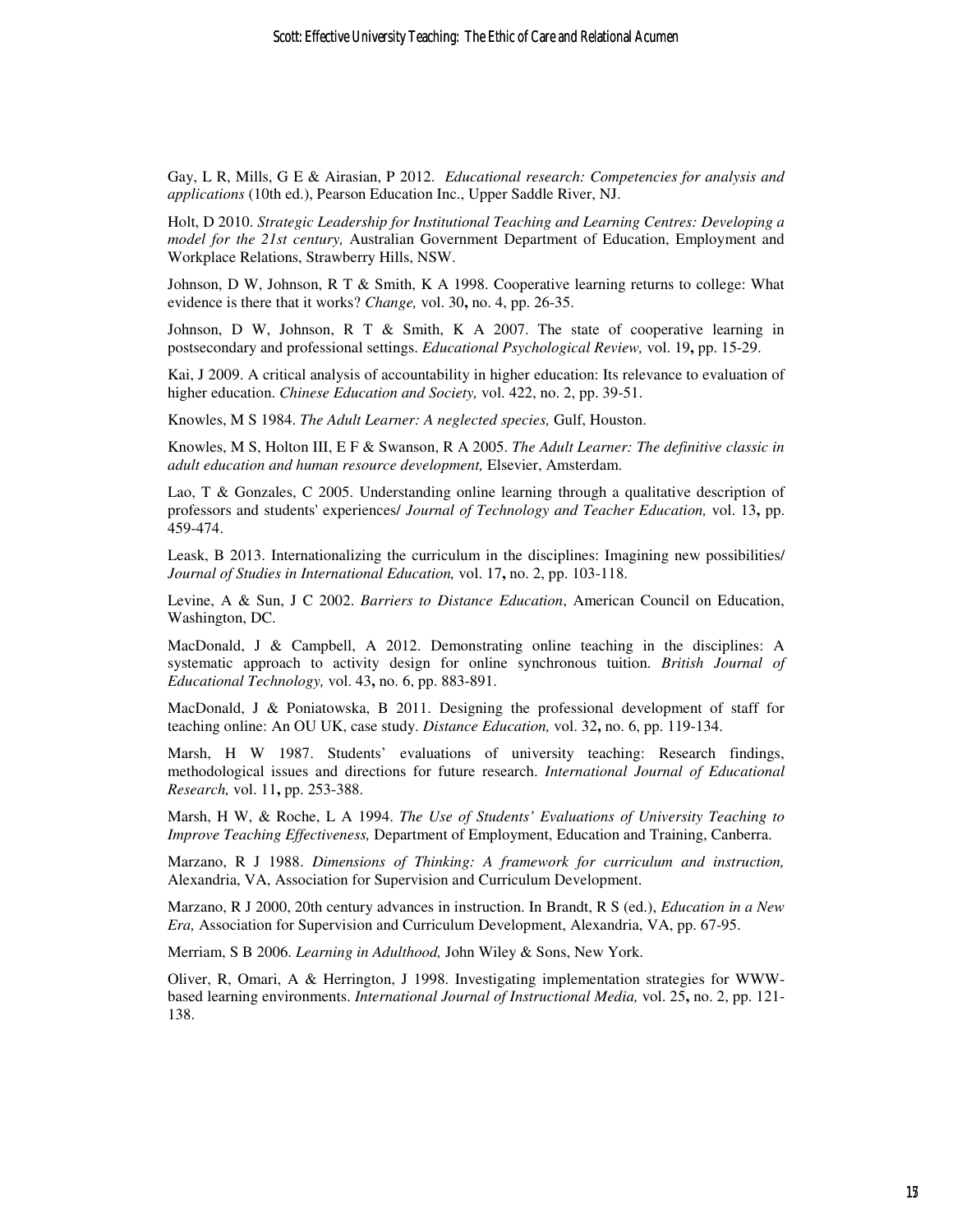Ongwuegbuzie, A J, Johnson, R B & Collins, K M T 2009. Call for mixed analysis: A philosophical framework for combining qualitative and quantitative approaches. *International Journal for Multiple Research Approaches,* vol. 3, 114-139.

Paewai, S R, Meyer, L H, & Houston, D J 2007. Problem solving academic workloads management: A university response. *Higher Education Quarterly,* vol. 613, no. 3, pp. 375-390.

Palloff, R M & Pratt, K 2005. *Collaborating Online: Learning together in community,* Jossey-Bass, San Francisco.

Price, L & Kirkwood, A 2008. Learning and teaching and technology. In Scott, S & Dixon, K C (eds.), *The Globalised University: Trends and development in teaching and learning*, Black Swan Press, Perth, pp. 83-113.

Prosser, M 2013. Quality teaching quality learning. In Salter, D J (ed.), *Cases on Quality Teaching Practices in Higher Education,* pp. 26-37 Hershey, PA, IGI Global.

Prosser, M 2010. Faculty research and teaching approaches: Exploring the relationship. In Christensen Hughes, J & Mighty, J (eds.), *Taking Stock: Research on teaching and learning in higher education,* McGill-Queen's University Press, Montreal, QC and Kingston, ON, pp. 129- 137.

Prosser, M, Ramsden, P, Trigwell, K & Martin, E 2003. Dissonance in experience of teaching and its relation to the quality of student learning. *Studies in Higher Education,* vol. 28**,** no. 1, pp. 37- 48.

Prosser, M & Trigwell, K 1999a. *Understanding Learning and Teaching, on Deep and Surface Learning*, Society for Research into Higher Education, London, and Open University Press, Buckingham, UK.

– 1999b. *Understanding Learning and Teaching: The experience in higher education,* Open University Press, Buckingham, UK.

Radloff, A 2005. Decentralised approaches to education development: Supporting quality teaching and learning from within a faculty. In Fraser, K (ed.), *Education Development and*  Leadership in Higher Education: Developing an effective institutional strategy, Routledge Falmer, Abingdon, UK, pp. 72-107.

Ramsden, P 1991. A performance indicator of teaching quality in higher education: The Course Experience Questionnaire. *Studies in Higher Education,* 16, pp. 129-150.

− 2003, *Learning to Teach in Higher Education,* Routledge Falmer, London.

Ramsden, P, Prosser, M, Trigwell, K & Martin, E 2007. University teachers' experiences of academic leadership and their approaches to teaching. *Learning and Instruction,* vol. 17**,** pp. 140- 155.

Ruokamo, H, Hakkarainen, P & Eriksson, M 2012. Designing a model for enhanced teaching and meaningful e-learning. In Lindberg, J O & Olofsson, A D (eds.), *Informed Design of Educational Technologies in Higher Education: Enhanced learning and teaching,* IGI Global, Hershey, PA, pp. 375-392.

Ryan, Y, Fraser, K & Dearn, J 2005. Towards a profession of tertiary teaching: Academic attitudes in Australia. In Fraser, K (ed.), *Education Development and Leadership in Higher Education: Developing an effective institutional strategy,* Routledge Falmer, Abingdon, UK, pp. 182-197.